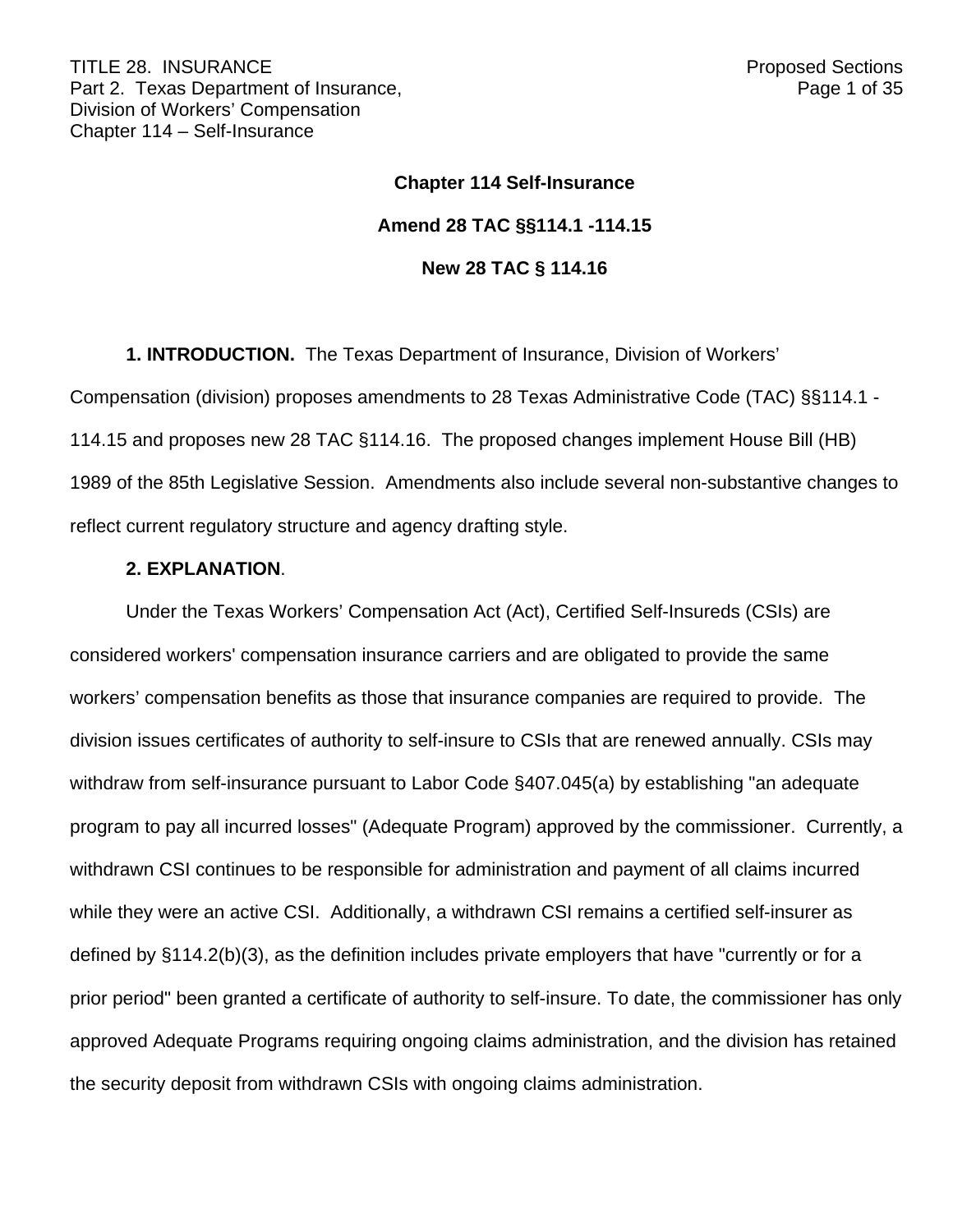#### TITLE 28. INSURANCE **Proposed Sections** Part 2. Texas Department of Insurance, Part 2. Texas 2 of 35 Division of Workers' Compensation Chapter 114 – Self-Insurance

HB 1989 added §407.045(a-1) that provides that an Adequate Program required for withdrawal from certified self-insurance includes "a program in which the certified self-insurer has insured or reinsured all workers' compensation obligations incurred by the self-insurer with an authorized insurer under an agreement that is filed with and approved in writing by the commissioner." The division anticipates that the Texas Department of Insurance (TDI) will file a separate manual rule amendment to allow for and define an endorsement to a standard workers' compensation policy through which a CSI can insure or reinsure with an authorized insurer all workers' compensation obligations incurred by the CSI prior to a proposed withdrawal date. The proposed amendment to §114.2(b)(3) and new §114.16 implement HB 1989 by amending the definition of certified self-insurer, describing the TDI endorsement to the standard workers' compensation policy required to withdraw from self-insurance with an insuring agreement, and providing the standards required of an insurance carrier seeking to assume workers' compensation liabilities from a CSI withdrawing with an insuring agreement. The proposed new section also includes an affirmation of the commissioner's discretion to review previously approved CSI withdrawals and, notwithstanding 28 TAC §114.4, modify the security deposit obligations.

#### **Amended 28 TAC §114.1 Purpose.**

Amended §114.1(c) adds "Texas Workers' Compensation" to make clear which act is being referenced and updates "commission" to "division" to eliminate references to the former Texas Workers' Compensation Commission, the division's predecessor agency. These non-substantive changes are necessary for clarity and to reflect current regulatory structure and agency drafting style.

## **Amended 28 TAC §114.2. Definitions.**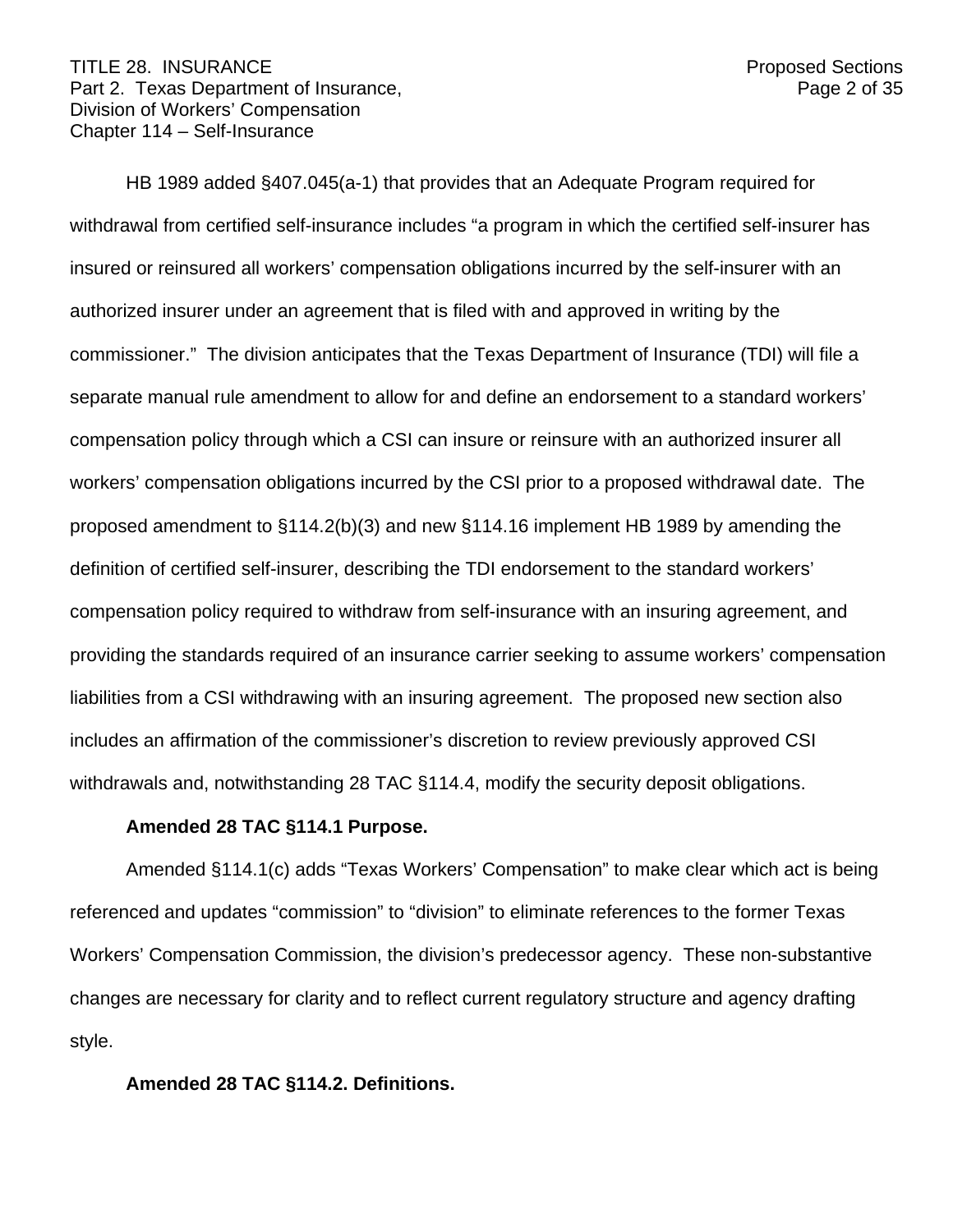#### TITLE 28. INSURANCE **Proposed Sections** Part 2. Texas Department of Insurance, Part 2. Texas 3 of 35 Division of Workers' Compensation Chapter 114 – Self-Insurance

Amended §114.2(a)(2) has been deleted. This non-substantive change is necessary to reflect current regulatory structure and agency drafting style. The remaining subsections, (a)(3)-(5), have been renumbered accordingly without substantive amendment.

Amended §114.2(b)(2) updates "commission" to "commissioner." The phrase "pursuant to" has been updated to "under." These non-substantive changes are necessary to reflect current regulatory structure and agency drafting style.

Amended §114.2(b)(3) adds the clause, "except if withdrawn with an insuring agreement pursuant to Labor Code §407.045(a-1)" to the definition of certified self-insurer. This amendment is necessary to implement HB 1989. The added clause provides that a CSI withdrawing from selfinsurance with an insuring agreement is no longer a CSI, by definition.

Amended §114.2(b)(5) updates "division of self-insurance regulation of the" and "Commission" to "Texas Department of Insurance, Division." This non-substantive change is necessary to reflect current regulatory structure and agency drafting style.

Amended §114.2(b)(7) has been updated to remove a semicolon and add a comma. These non-substantive changes are necessary to reflect current agency drafting style.

## **Amended 28 TAC §114.3. Application Form and Financial Information Requirements.**

Amended §114.3(a) updates "director" to "commissioner." This non-substantive change is necessary to reflect current regulatory structure and agency drafting style.

Amended §114.3(c) updates "director" to "division" and "commission" to "division." These non-substantive changes are necessary to reflect current regulatory structure and agency drafting style.

Amended §114.3(g) updates "director" to "commissioner". This non-substantive change is necessary to reflect current regulatory structure and agency drafting style.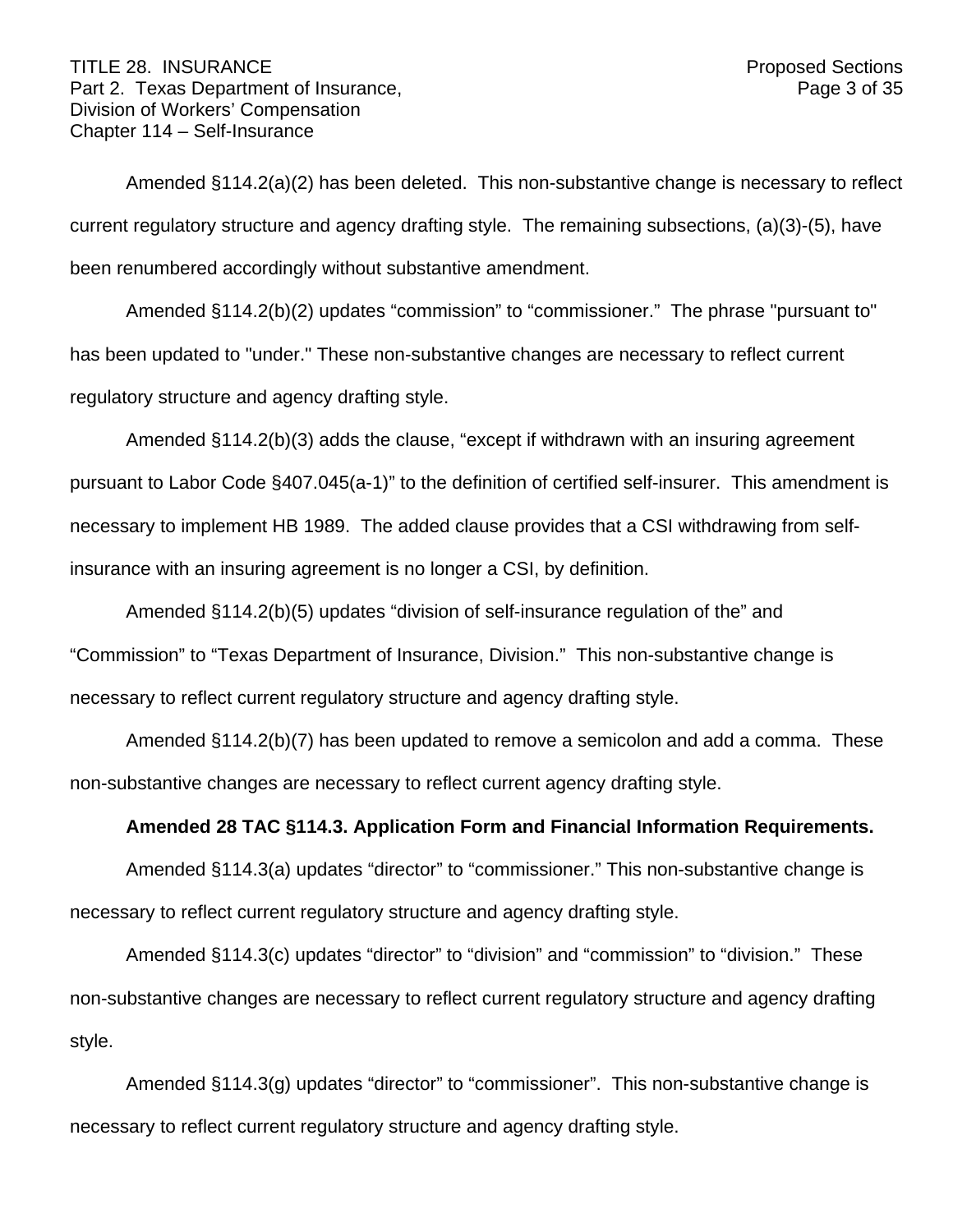### **Amended 28 TAC §114.4. Security Deposit Requirements.**

Amended §114.4(a)(2) updates "director" to "commissioner." This non-substantive change is necessary to reflect current regulatory structure and agency drafting style.

Amended §114.4(b) updates "director" to "commissioner." This non-substantive change is

necessary to reflect current regulatory structure and agency drafting style.

Amended §114.4(d) updates "director" to "commissioner." This non-substantive change is

necessary to reflect current regulatory structure and agency drafting style.

Amended §114.4(e) updates "commission" to "division." This non-substantive change is necessary to reflect current regulatory structure and agency drafting style.

Amended §114.4(f) updates "director" to "division" in two places within this subsection. These

non-substantive changes are necessary to reflect current regulatory structure and agency drafting style.

Amended §114.4(g) updates "director" to "division." This non-substantive change is necessary to reflect current regulatory structure and agency drafting style.

#### **Amended §114.5. Excess Insurance Requirements.**

Amended §114.5(a) updates "director" to "commissioner" in two places in this subsection.

These non-substantive changes are necessary to reflect current regulatory structure and agency drafting style.

Amended §114.5(b)(1) updates "director" to "division" and "director" to "commissioner." These non-substantive changes are necessary to reflect current regulatory structure and agency drafting style.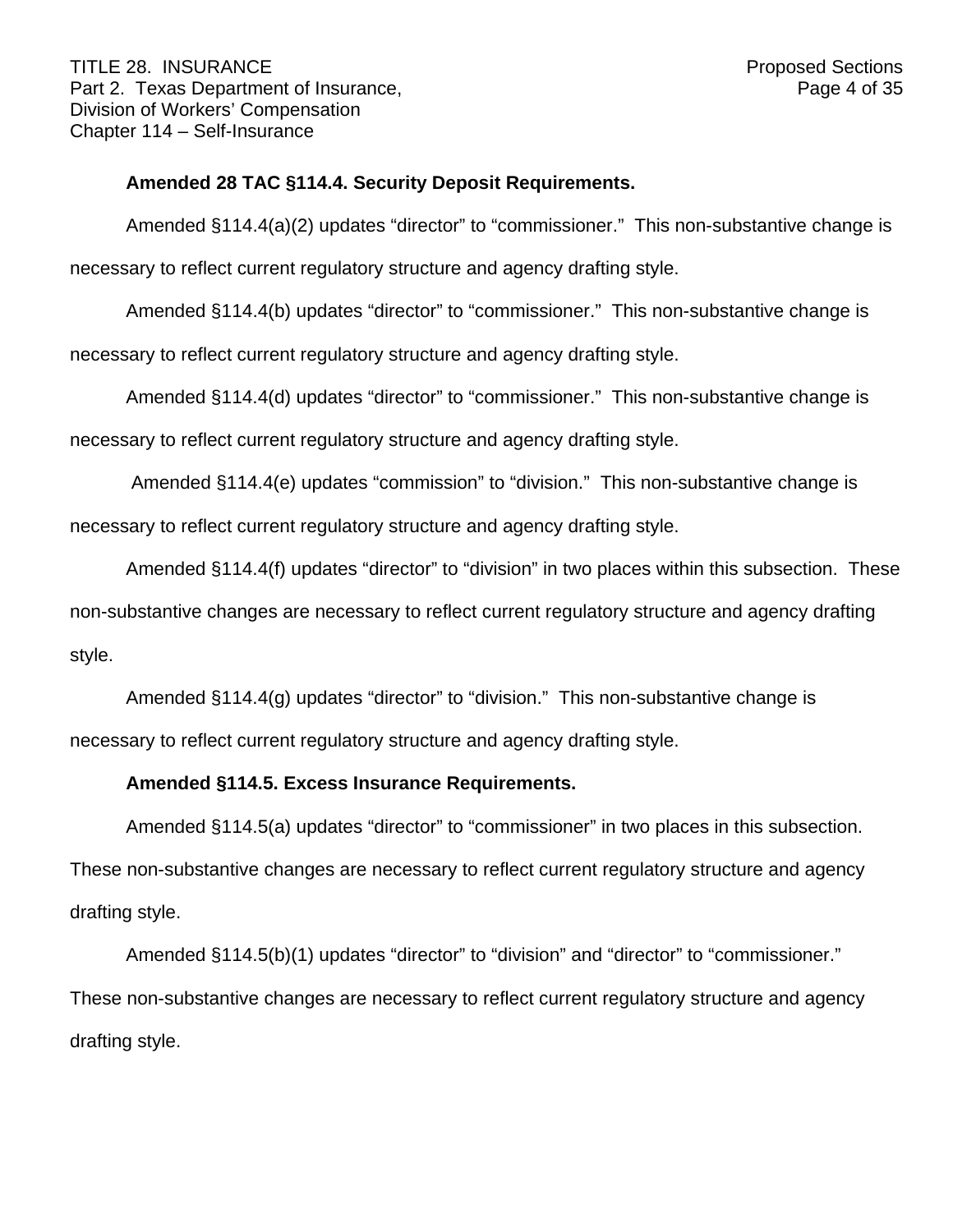Amended §114.5(b)(2) updates "director" to "division" and "director" to "commissioner" These non-substantive changes are necessary to reflect current regulatory structure and agency drafting style.

Amended §114.5(b)(4) adds "Texas Workers' Compensation" to make clear which act is being referenced. This change is necessary for clarity and readability.

Amended §114.5(b)(4)(C) updates "commission" to "division." This non-substantive change is necessary to reflect current regulatory structure and agency drafting style.

Amended §114.5(c) updated "commission" to "commissioner" and "commission" to "division." These non-substantive changes are necessary to reflect current regulatory structure and agency

drafting style.

Amended §114.5(d) updates "director" to "division" and "director" to "commissioner." These non-substantive changes are necessary to reflect current regulatory structure and agency drafting style.

# **Amended 28 TAC §114.6. Safety Program Requirements.**

Amended §114.6(3)(C) replaces "and/or" with "or." This non-substantive change is necessary to reflect current agency drafting style.

Amended §114.6(5) updates "audit/inspection" to "audit or inspection." This non-substantive change is necessary to reflect current agency drafting style.

# **Amended 28 TAC §114.7. Certification Process.**

Amended §114.7(a) updates "director" to "division" in two places in this subsection. These non-substantive changes are necessary to reflect current regulatory structure and agency drafting style.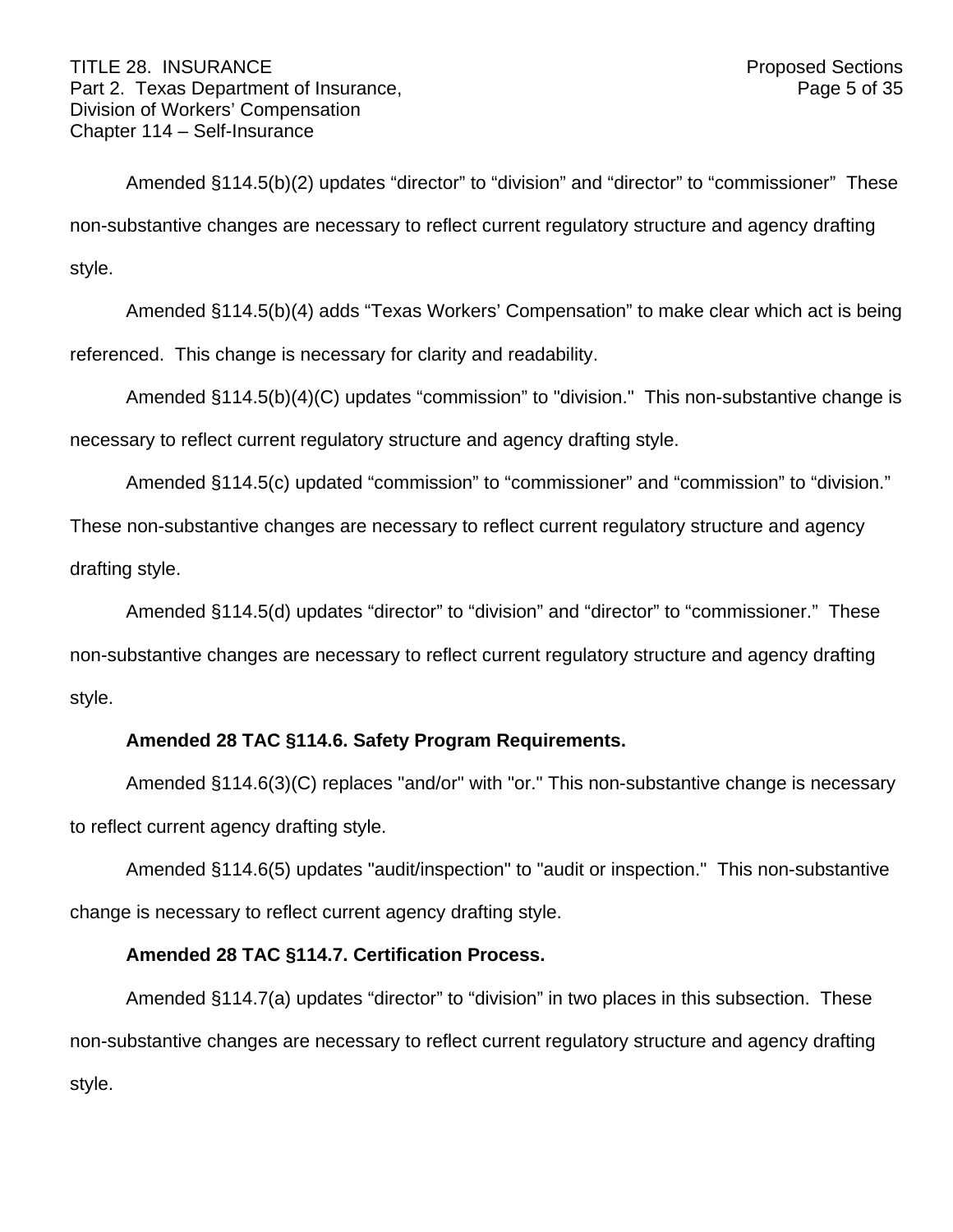#### TITLE 28. INSURANCE **Proposed Sections** Part 2. Texas Department of Insurance, Part 2. Texas 6 of 35 Division of Workers' Compensation Chapter 114 – Self-Insurance

Amended §114.7(b) updates "director" to "division." This non-substantive change is necessary to reflect current regulatory structure and agency drafting style.

Amended §114.7(c) updates "director" to "division." This non-substantive change is necessary to reflect current regulatory structure and agency drafting style.

Amended §114.7(d) updates "director" to "division" and "commission" to "commissioner".

These non-substantive changes are necessary to reflect current regulatory structure and agency drafting style.

## **Amended §114.8. Refusal to Certify an Employer.**

Amended §114.8(a) updates "commissioners" to "commissioner". This non-substantive change is necessary to reflect current regulatory structure and agency drafting style.

Amended §114.7(a)(3) updates "commission" to "division." This non-substantive change is necessary to reflect current regulatory structure and agency drafting style.

Amended §114.8(a)(4) updates "commission" to "division." This non-substantive change is necessary to reflect current regulatory structure and agency drafting style.

Amended §114.8(d) updates "commissioners" to "commissioner," deleted "by majority vote" and updates "commission" to "commissioner." These non-substantive changes are necessary to reflect current regulatory structure and agency drafting style.

# **Amended §114.9. Required Safety Program Inspections**.

Amended §114.9(a) updates "commission" to "division" and the phrase "and/or" has been updated to "or." These non-substantive changes are necessary to reflect current regulatory structure and agency drafting style.

Amended §114.9(b) updates "commission" to "division." This non-substantive change is necessary to reflect current regulatory structure and agency drafting style.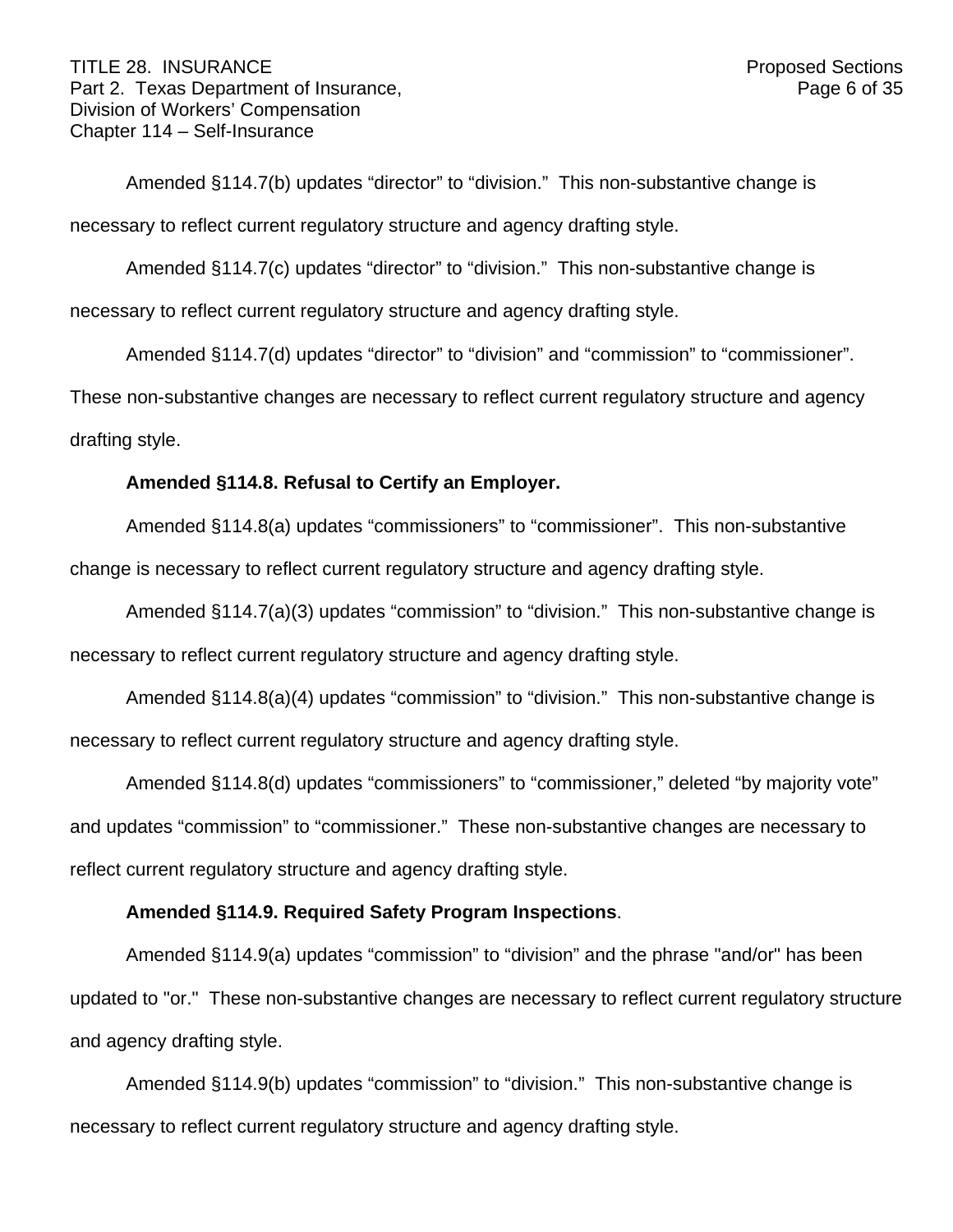#### TITLE 28. INSURANCE **Proposed Sections** Part 2. Texas Department of Insurance, Part 2. Texas Page 7 of 35 Division of Workers' Compensation Chapter 114 – Self-Insurance

Amended §114.9(b)(2) updates "a Class A administrative violation" to "an administrative penalty." This non-substantive change is necessary to reflect the statutory change made by HB 7 of the 79th Legislative Session, which eliminated all references to classes of violations.

Amended §114.9(c) updates "commission" to "division." This non-substantive change is necessary to reflect current regulatory structure and agency drafting style.

## **Amended §114.10. Claims Contractor Requirements**.

Amended §114.10(b) updates "director" to "division." This non-substantive change is

necessary to reflect current regulatory structure and agency drafting style.

Amended §114.10(d) adds "Texas Workers' Compensation" to make clear which act is being referenced and updates "commission" to "division." These non-substantive changes are necessary for clarity and to reflect current regulatory structure and agency drafting style.

# **Amended §114.11. Audit Program.**

Amended §144.11(a) updates "director" to "division" and "commission" to "division." "Texas Workers' Compensation" has been added to make clear which act is being referenced. These nonsubstantive changes are necessary for clarity and to reflect current regulatory structure and agency drafting style.

Amended §114.11(b)(6) updates "commission" to "division." This non-substantive change is necessary to reflect current regulatory structure and agency drafting style.

Amended §114.11(b)(7) updates "director" to "division." This non-substantive change is necessary to reflect current regulatory structure and agency drafting style.

## **Amended §114.12. Required Reporting.**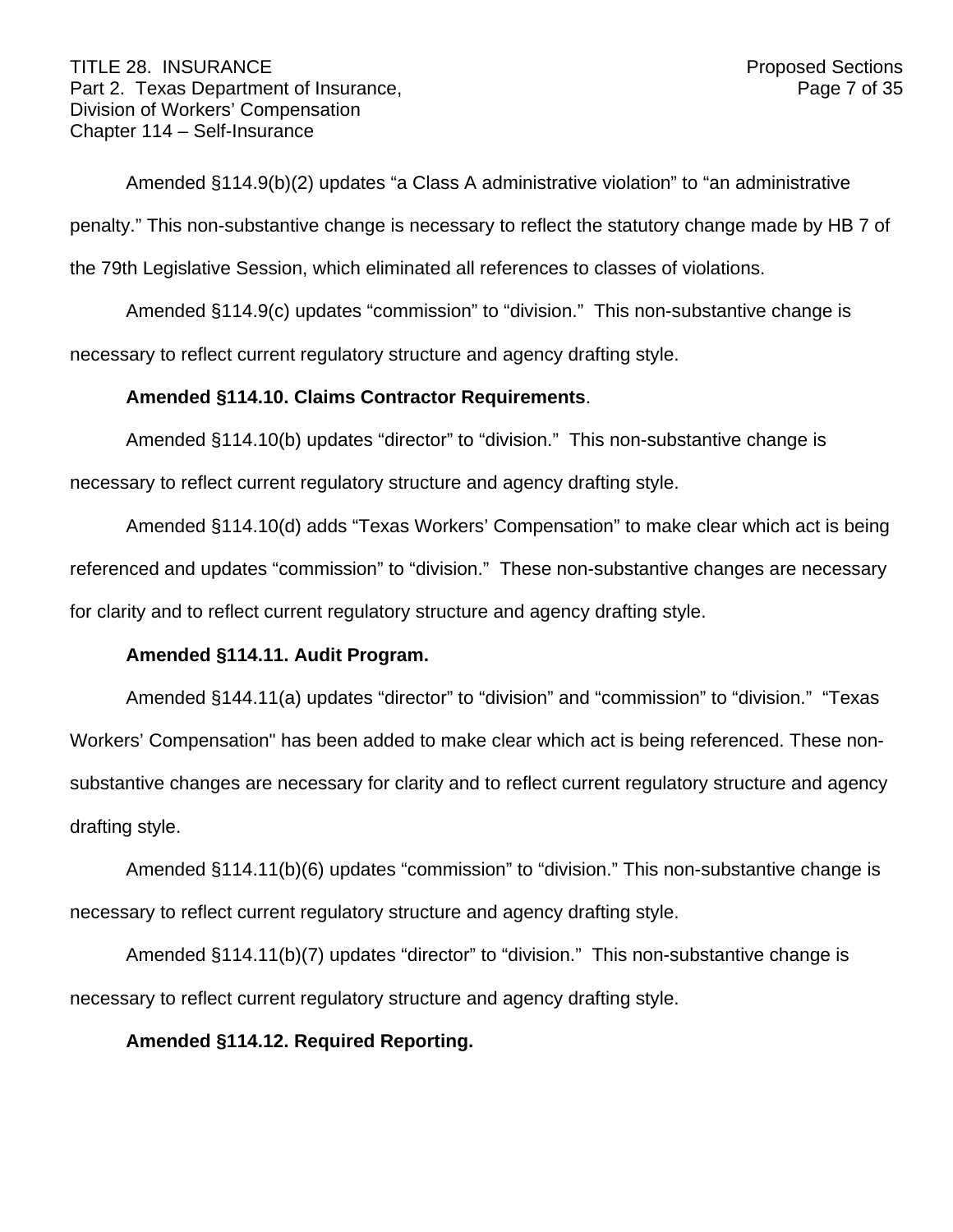Amended §114.12(a) updates "director" to "division" in two places in this subsection and deletes the phrase "in his or her discretion." These non-substantive changes are necessary to reflect current regulatory structure and agency drafting style.

Amended §114.12(a)(1) updates "director" to "commissioner." This non-substantive change is necessary to reflect current regulatory structure and agency drafting style.

Amended §114.12(a)(2) updates "director" to "commissioner." This non-substantive change is necessary to reflect current regulatory structure and agency drafting style.

Amended §114.12(b) updates "director" to "division." This non-substantive change is necessary to reflect current regulatory structure and agency drafting style.

# **§114.13. Required Notices to the Division.**

The use of "Director" in the section title of §114.13 has been updated to "Division" to reflect current agency drafting style.

Amended §114.13(a) updates "director" to "division" in two places in this subsection and updates "director" to "commissioner." These non-substantive changes are necessary to reflect current regulatory structure and agency drafting style.

Amended §114.13(b) updates "director" to "division" and "director" to "commissioner." The phrase "director will notify the Commissioners who" is updated to "division." These non-substantive changes are necessary to reflect current regulatory structure and agency drafting style.

Amended §114.13(c) updates "director" to "division" and "director" to "commissioner." These non-substantive changes are necessary to reflect current regulatory structure and agency drafting style.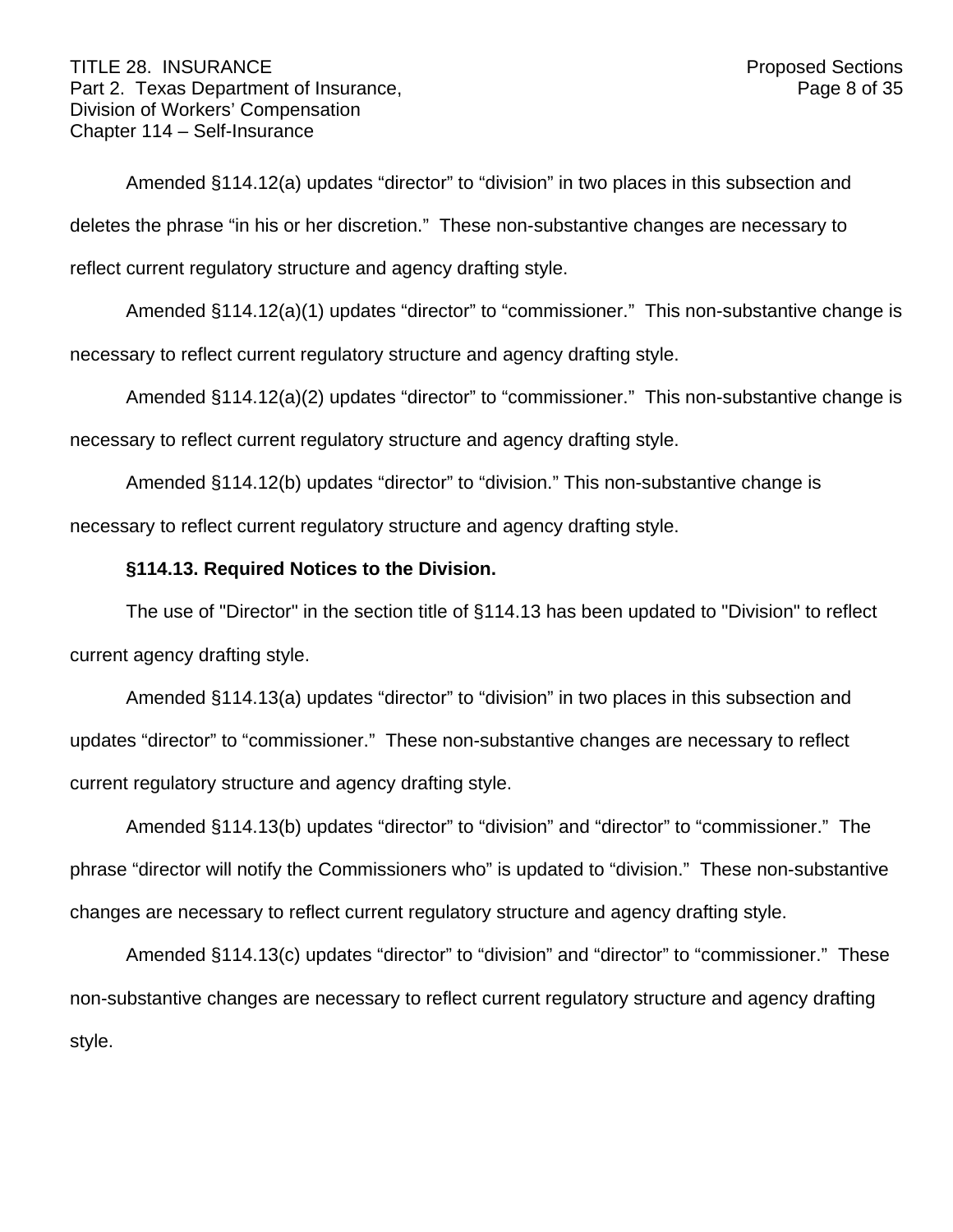Amended §114.13(d) updates "director" to "division" and "director" to "commissioner." These non-substantive changes are necessary to reflect current regulatory structure and agency drafting style.

Amended §114.13(e) updates "director" to "division" and "director" to "commissioner." These non-substantive changes are necessary to reflect current regulatory structure and agency drafting style.

Amended §114.13(f) updates the phrase "director and the director shall notify the Commission within 10 days of the approval" to "commissioner." The phrase "this notification" changed to "approval." "Director" is updated to "commissioner." These non-substantive changes are necessary to reflect current regulatory structure and agency drafting style.

## **Amended §114.14. Impaired Employer.**

Amended §114.14 updates "director" to "commissioner." This non-substantive change is necessary to reflect current regulatory structure and agency drafting style.

Amended §114.14(2) updates "commission" to "commissioner." This non-substantive change is necessary to reflect current regulatory structure and agency drafting style.

## **Amended §114.15. Revocation or Suspension of Certificate of Authority to Self-Insure.**

Amended §114.15(a) updates "commission" to "commissioner." This non-substantive change is necessary to reflect current regulatory structure and agency drafting style.

Amended §114.15(a)(5) updates "director" to "commissioner." This non-substantive change is necessary to reflect current regulatory structure and agency drafting style.

Amended §114.15(a)(8) updates "Director" to "division." This non-substantive change is necessary to reflect current regulatory structure and agency drafting style.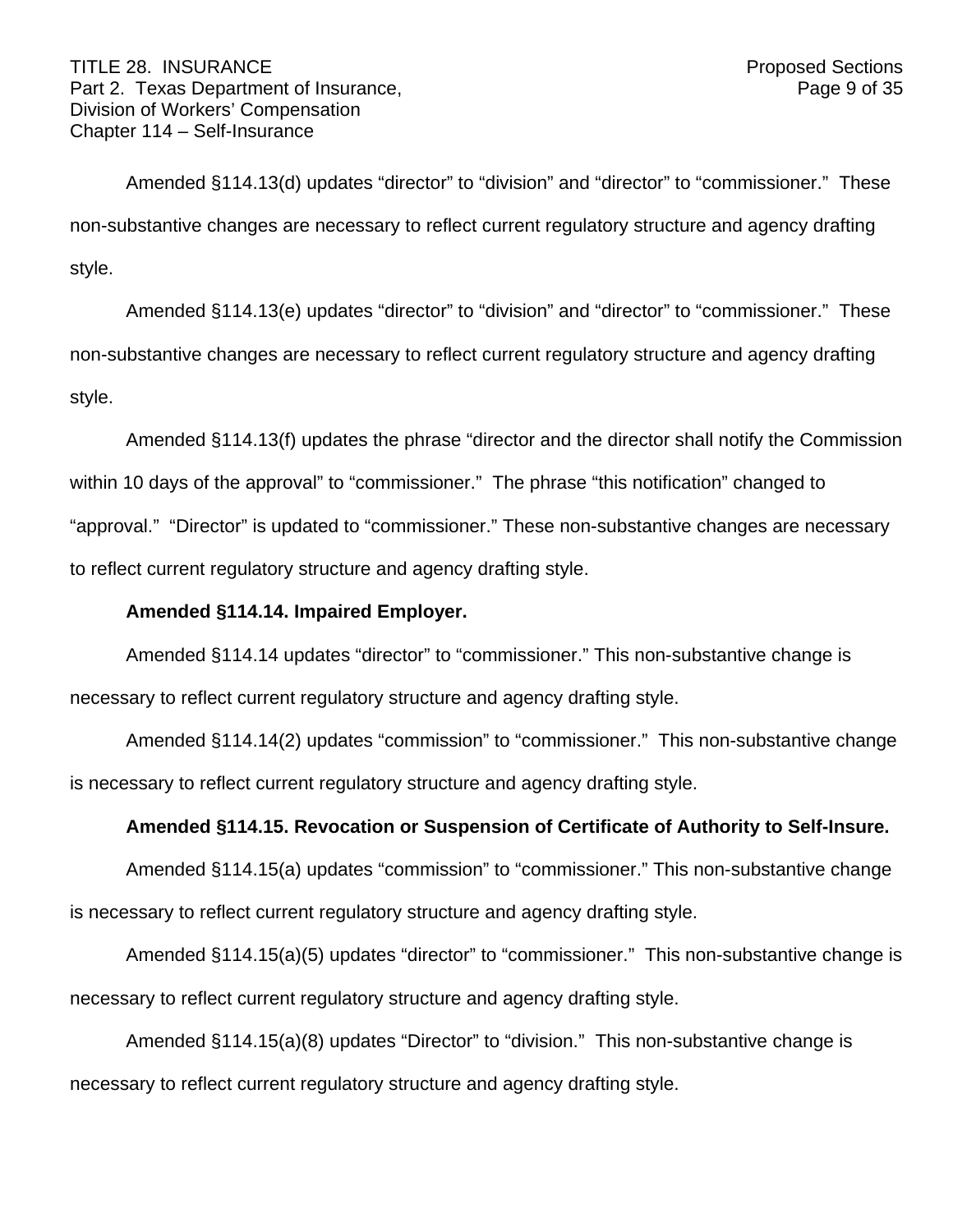#### TITLE 28. INSURANCE **Proposed Sections** Part 2. Texas Department of Insurance, Part 2. Texas 0.0 of 35 Division of Workers' Compensation Chapter 114 – Self-Insurance

Amended §114.15(a)(9) adds "Texas Workers' Compensation" to make clear which act is being referenced and updates "Commission" to "division." These non-substantive changes are necessary for clarity and to reflect current regulatory structure and agency drafting style.

Amended §114.15(b) changed "commission" to "commissioner." This non-substantive change is necessary to reflect current regulatory structure and agency drafting style.

Amended §114.15(c) updates "director" to "commissioner." This non-substantive change is necessary to reflect current regulatory structure and agency drafting style.

Amended §114.15(d) updates "director" to "division." This non-substantive change is necessary to reflect current regulatory structure and agency drafting style.

Amended §114.15(e) changed "commission" to "commissioner." This non-substantive change is necessary to reflect current regulatory structure and agency drafting style.

## **New §114.16. Withdrawal from Self-Insurance.**

New §114.16(a) has been added to define the essential elements of insuring agreements that may be submitted under Labor Code §407.045(a-1) for commissioner's approval as a part of an adequate program to withdraw from self-insurance.

New §114.16(a)(1) specifies the form requirements for the insuring agreement used to withdraw from self-insurance, and states the insuring agreement must be a standard workers' compensation policy providing statutory limits with an approved company specific endorsement under Texas Insurance Code §2052.002(b). It also requires the policy to provide coverage for all open, reopened, and incurred but not reported claims against the self-insured for the entire period of time it operated as a certified self-insurer. These requirements are necessary to fulfill the statutory requirement of Labor Code §407.045(a-1) that "(1) all known claims and expenses associated with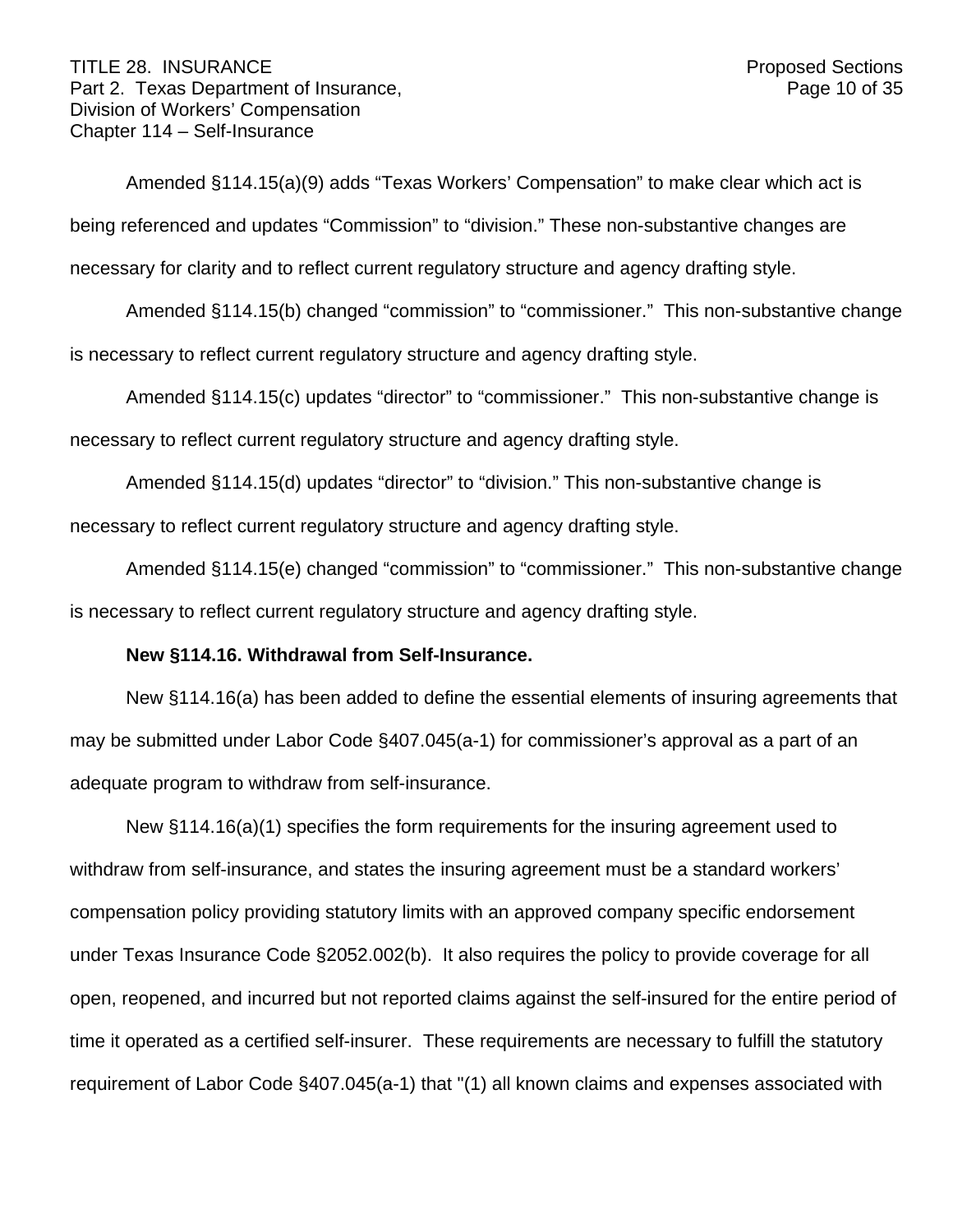those claims; and (2) all incurred but not reported claims and expenses associated with those claims" are assumed under the insuring agreement.

New §114.16(a)(2) has been added to require that the standard workers' compensation policy and endorsement be issued by an insurance company as defined by Texas Labor Code §401.011(28). This requirement is necessary to ensure that the insurance company assuming the workers' compensation liabilities of a withdrawing CSI is an admitted carrier. This paragraph also provides a financial standard for admitted carriers that may wish to assume the responsibilities of a withdrawing CSI; the carrier may not have been found by the commissioner of insurance to be in hazardous financial condition pursuant to 28 Texas Administrative Code Chapter 8 (relating to Hazardous Condition).This standard is designed to ensure that companies assuming the liabilities of withdrawing CSIs are in good standing with TDI and are able to perform the duties required of a carrier under the Labor Code and pay all claims promptly and correctly.

New §114.16(a)(3) has been added to require that the policy period cover all claims, known and incurred, arising at any time during the period the employer operated as a certified self-insurer. This requirement is necessary because Labor Code §407.045(a-1) requires a program of insurance or reinsurance submitted for review as part of an Adequate Program for withdraw to insure or reinsure all workers' compensation obligations incurred during the employers period of selfinsurance.

New §114.16(a)(4) has been added to state that the policy through which the claims of the withdrawing CSI are assumed may not be cancelled by either party. This is to ensure that the withdrawing CSI's injured employees will not be left without workers' compensation coverage and benefits.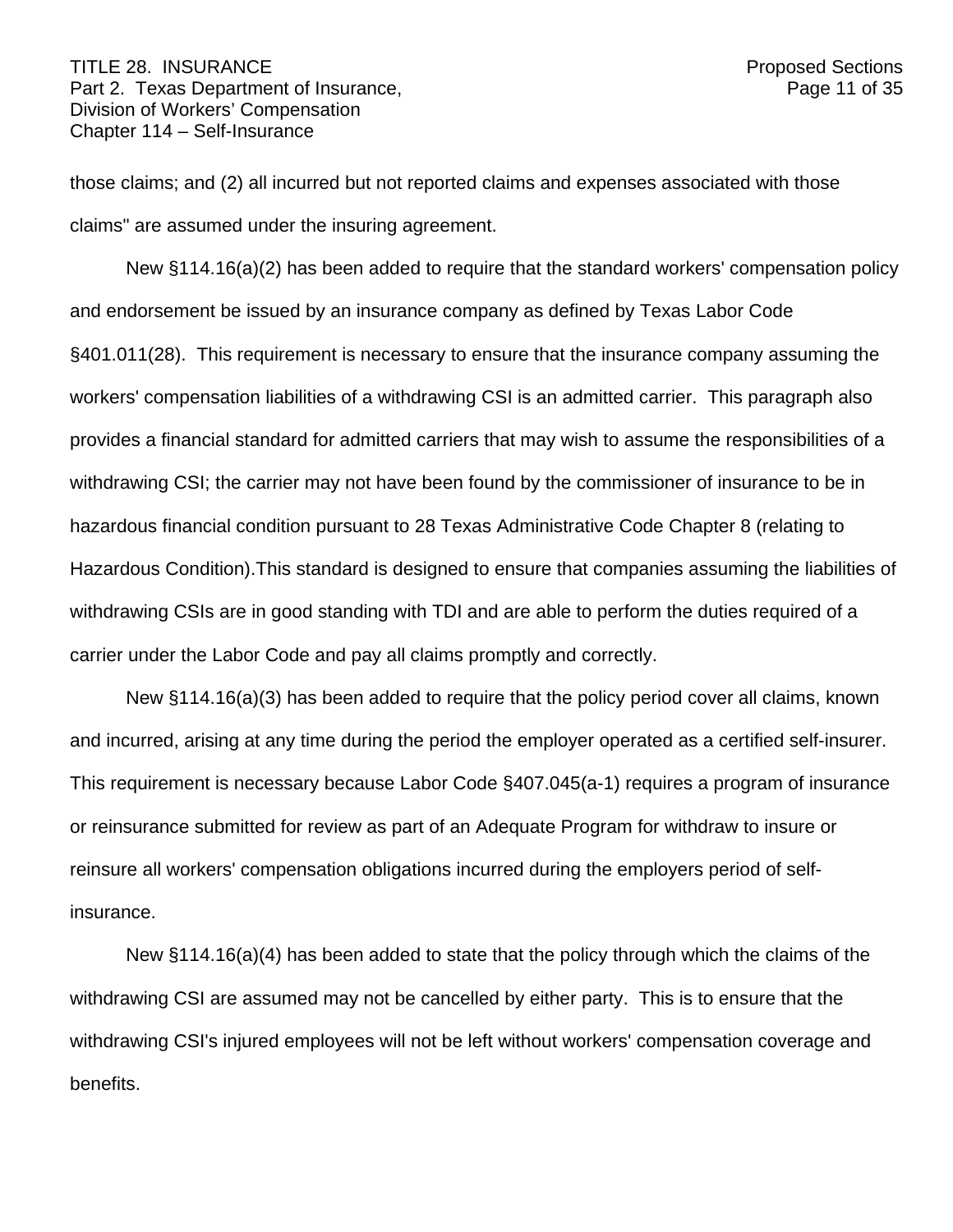New §114.16(a)(5) makes it clear that an insurance company that assumes all of a CSI's workers' compensation liabilities through an insuring agreement is the workers' compensation insurance carrier for the liabilities assumed for all purposes of the Texas Workers' Compensation Act. This paragraph is necessary to ensure that the assuming insurance company is subject to the Act and thereby required to comply with all requirements of an insurance carrier.

New §114.16(b) has been added to remind stakeholders that withdrawals from self-insurance must comply with all applicable statutes and rules promulgated by the commissioner of insurance and the commissioner of workers' compensation.

New §114.16(c) has been added to state the commissioner's authority to review and approve modifications to previously approved withdrawals from self-insurance, including modifications to security deposit requirements. The opportunity for modifications to the security deposits of previously withdrawn CSIs that have ongoing claims administration will ensure that the security deposit required is reasonable in light of the CSI's workers' compensation claim exposure.

New §114.16(d) has been added to make clear that the commissioner retains discretionary authority to approve, disapprove, or require modification of any proposed program for withdrawal from self-insurance

**3. FISCAL NOTE**. Nicholas Canaday, III, DWC General Counsel, has determined that for each year of the first five years the amendments and new section will be in effect, there will be no fiscal impact to state or local governments as a result of the enforcement or administration of the proposal. There will be no measurable effect on local employment or the local economy as a result of the proposal.

**4. PUBLIC BENEFITS**. Mr. Canaday, has also determined that, for each year of the first five years the amended sections and new section are in effect, there will be a number of public benefits.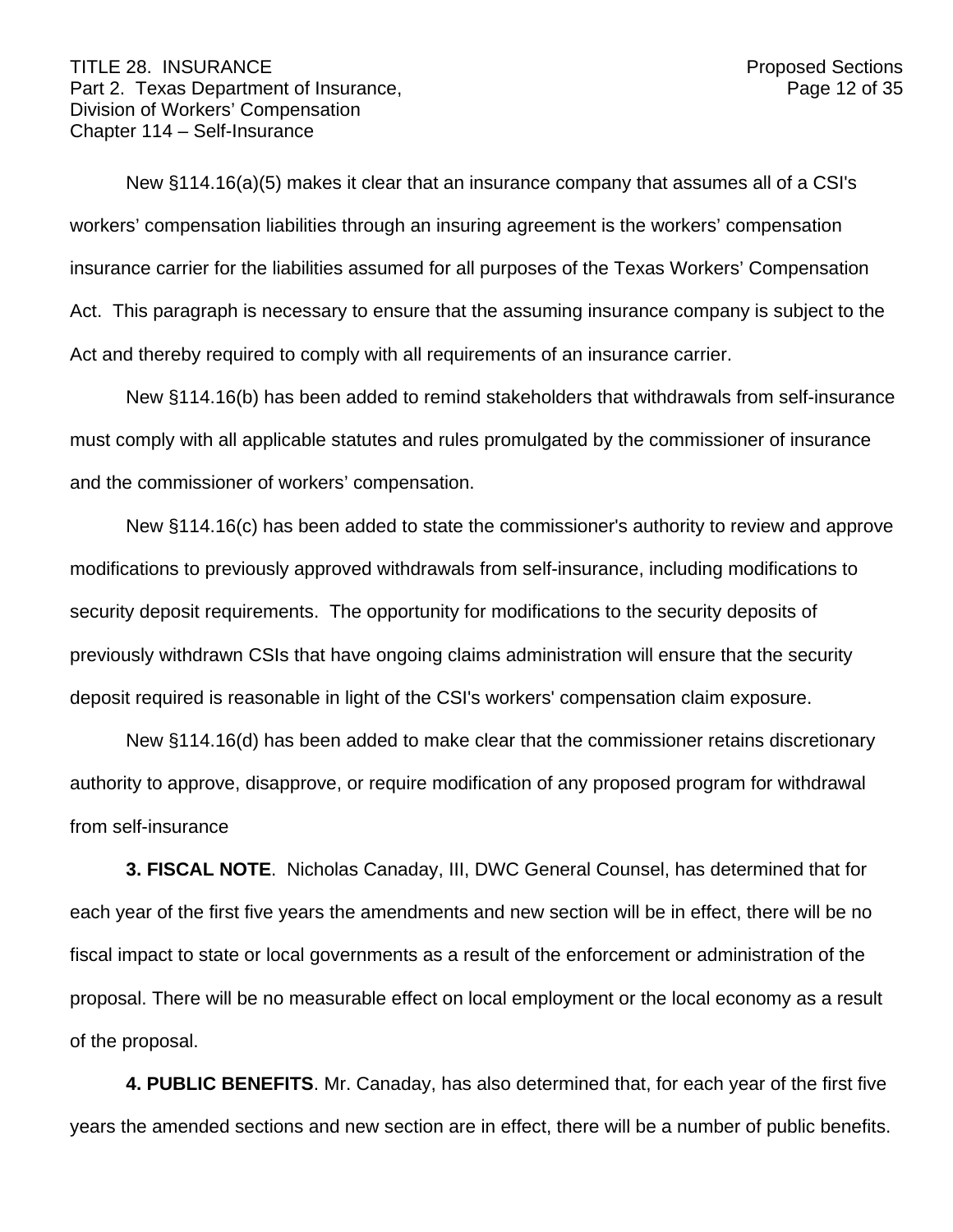The public benefits anticipated because of the proposed amendments and new rule include providing CSIs with a clear path to withdraw from self-insurance with an insuring agreement, limiting the definition of CSI to exclude those withdrawn with an approved insuring agreement, and allowing for security deposit modification. Additionally, workers' compensation claimants who are employees of CSIs utilizing the insuring agreement option will be provided workers' compensation benefits through a standard workers' compensation policy issued by an admitted workers' compensation insurance carrier. CSIs that have previously withdrawn from self-insurance may, upon request to the commissioner, have their security deposits reviewed and modified. The non-substantive changes throughout Chapter 114 reflecting current agency structure are beneficial to stakeholders by providing clarity on how the workers' compensation system operates.

**5. ANTICIPATED COSTS TO COMPLY WITH THE PROPOSAL**. Mr. Canaday anticipates that there will be no costs to comply with these rules. Employers who withdraw from certified selfinsurance with an insuring agreement should experience a cost savings as a result of the proposed rule amendment and new rule due to termination of ongoing regulation.

Government Code §2001.0045 requires a state agency to offset any costs associated with a proposed rule by: (1) repealing a rule imposing a total cost that is equal to or greater than that of the proposed rule; or (2) amending a rule to decrease the total cost imposed by an amount that is equal to or greater than the cost of the proposed rule. The proposed rule will not impose a cost.

#### **6. ECONOMIC IMPACT STATEMENT AND REGULATORY FLEXIBILITY ANALYSIS.**

Government Code §2006.002(c) provides that if a proposed rule may have an economic effect on small businesses, micro-businesses, or rural communities, state agencies must prepare as part of the rulemaking process an economic impact statement that assesses the potential impact of the proposed rule and a regulatory flexibility analysis that considers alternative methods of achieving the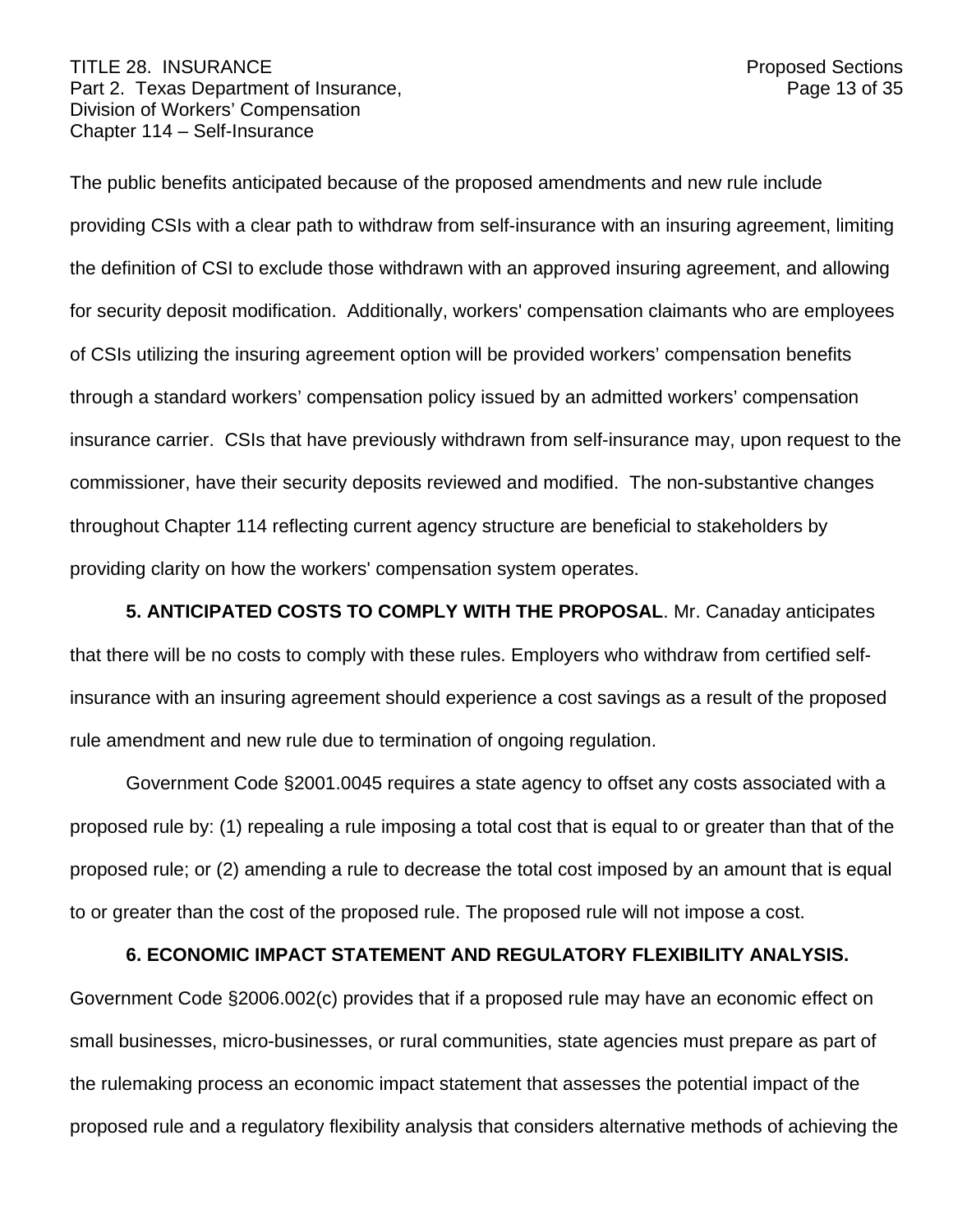#### TITLE 28. INSURANCE **Proposed Sections** Part 2. Texas Department of Insurance, Part 2. Texas 14 of 35 Division of Workers' Compensation Chapter 114 – Self-Insurance

purpose of the rule. Government Code §2006.001(2) defines "small business" as a legal entity, including a corporation, partnership, or sole proprietorship, that is formed for the purpose of making a profit, is independently owned and operated, and has fewer than 100 employees or less than \$6 million in annual gross receipts. Government Code §2006.001(1) defines "micro business" similarly to "small business" but specifies that such a business may not have more than 20 employees. Government Code §2005.001(1-a) defines a "rural community" as a municipality with a population of less than 25,000.

As required by Government Code §2006.002(c), the division has determined that the proposed amendments and new section will not have an adverse economic effect on small businesses, micro businesses, or rural communities because there are no costs associated with compliance. Additionally, because the statutory requirements to be a CSI make it highly unlikely that a small or micro business would qualify to be a CSI, the proposed amendments and new section do not require small businesses, micro businesses, or rural communities to comply; therefore, the division is not required to prepare a regulatory flexibility analysis.

#### **7. GOVERNMENT GROWTH IMPACT STATEMENT.** Government Code §2001.0221

requires that a state agency prepare a government growth impact statement that reasonably describes the effects a proposed rule may have during the first five years it is in effect. The division has determined that the proposed rule will not create or eliminate a government program, and will not require an increase or decrease in fees paid to the division. Implementation of the proposal will not require the creation or elimination of employee positions, and will not require an increase or decrease in future legislative appropriations to the division.

The proposed amendments and new section do not create a new regulation because the existing statute and rules allow CSIs to withdraw from self-insurance. The proposed amendments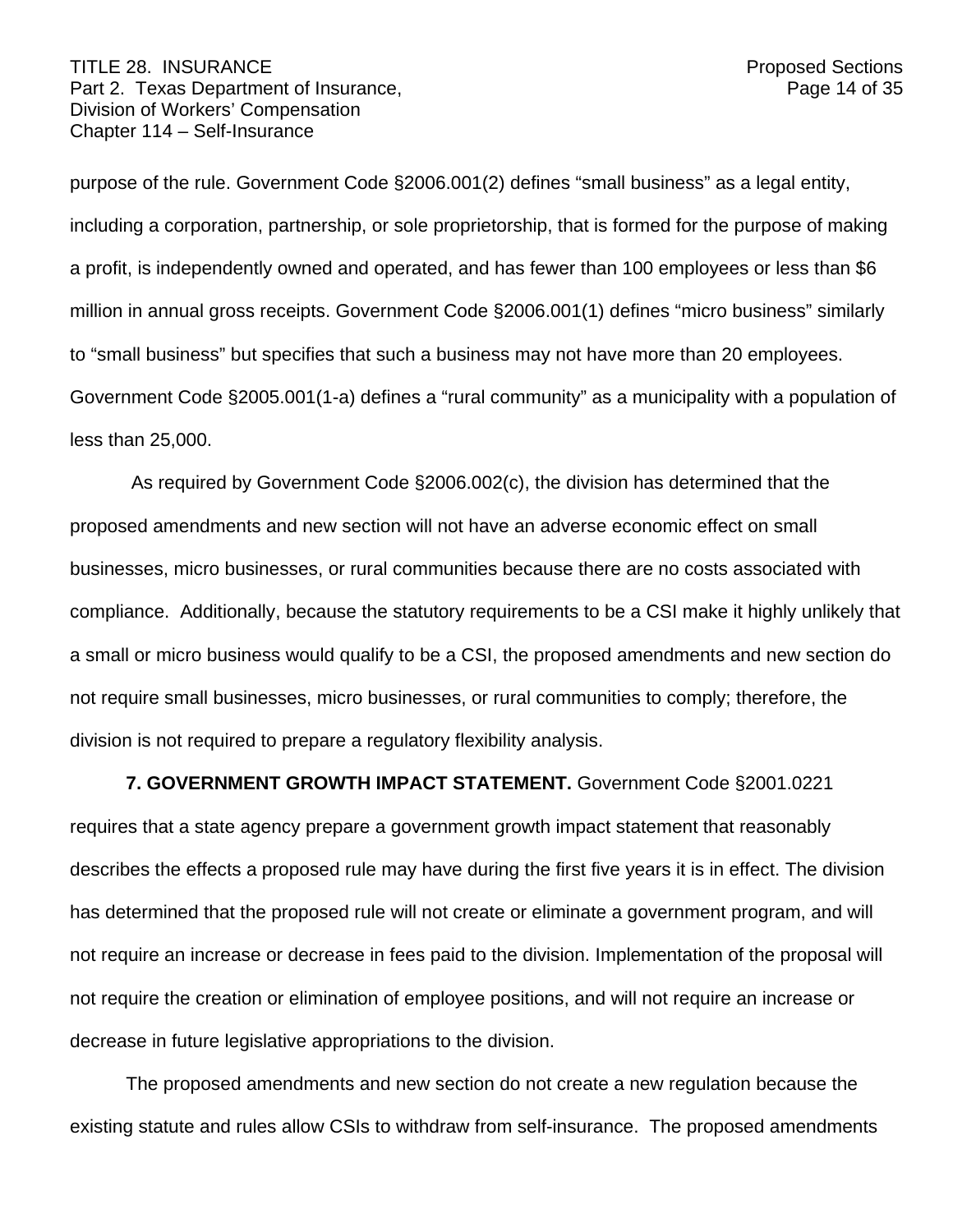#### TITLE 28. INSURANCE **Proposed Sections** Part 2. Texas Department of Insurance, Part 2. Texas Department of Insurance, Division of Workers' Compensation Chapter 114 – Self-Insurance

and new section build on existing regulation by adding withdrawing with an insuring agreement as an option for withdrawing from self-insurance. The number of individuals subject to the rule's applicability is not effected by the proposal. The division anticipates that the proposed amendments and new section will positively affect the state's economy by allowing CSIs to purchase a standard workers' compensation policy issued by an admitted insurance carrier for its incurred and future workers' compensation liabilities. CSIs that withdraw from self-insurance with an insuring agreement will also have their security deposits returned by the division. CSIs that have withdrawn from selfinsurance that have continued claims administration will be able to request modification in their security deposit.

**8. TAKINGS IMPACT ASSESSMENT.** The division has determined that no private real property interests are affected by this proposal and that this proposal does not restrict or limit an owner's right to property that would otherwise exist in the absence of government action. Therefore, this proposal does not constitute a taking or require a takings impact assessment under the Government Code §2007.043.

**9. REQUEST FOR PUBLIC COMMENT**. If you want to comment on the proposal, submit your written comments by 5:00 p.m. CST on October 15, 2018. A request for a public hearing must be sent separately from your written comments. Send written comments or hearing requests by email to [rulecomments@tdi.texas.gov](mailto:Rulecomments@tdi.texas.gov) or by mail to Ashley Hyten, Texas Department of Insurance, Division of Workers' Compensation, Office of Workers' Compensation Counsel, MS-4D, 7551 Metro Center Drive, Suite 100, Austin, Texas 78744-1645. If a hearing is held, the division will consider written comments and public testimony presented at the hearing.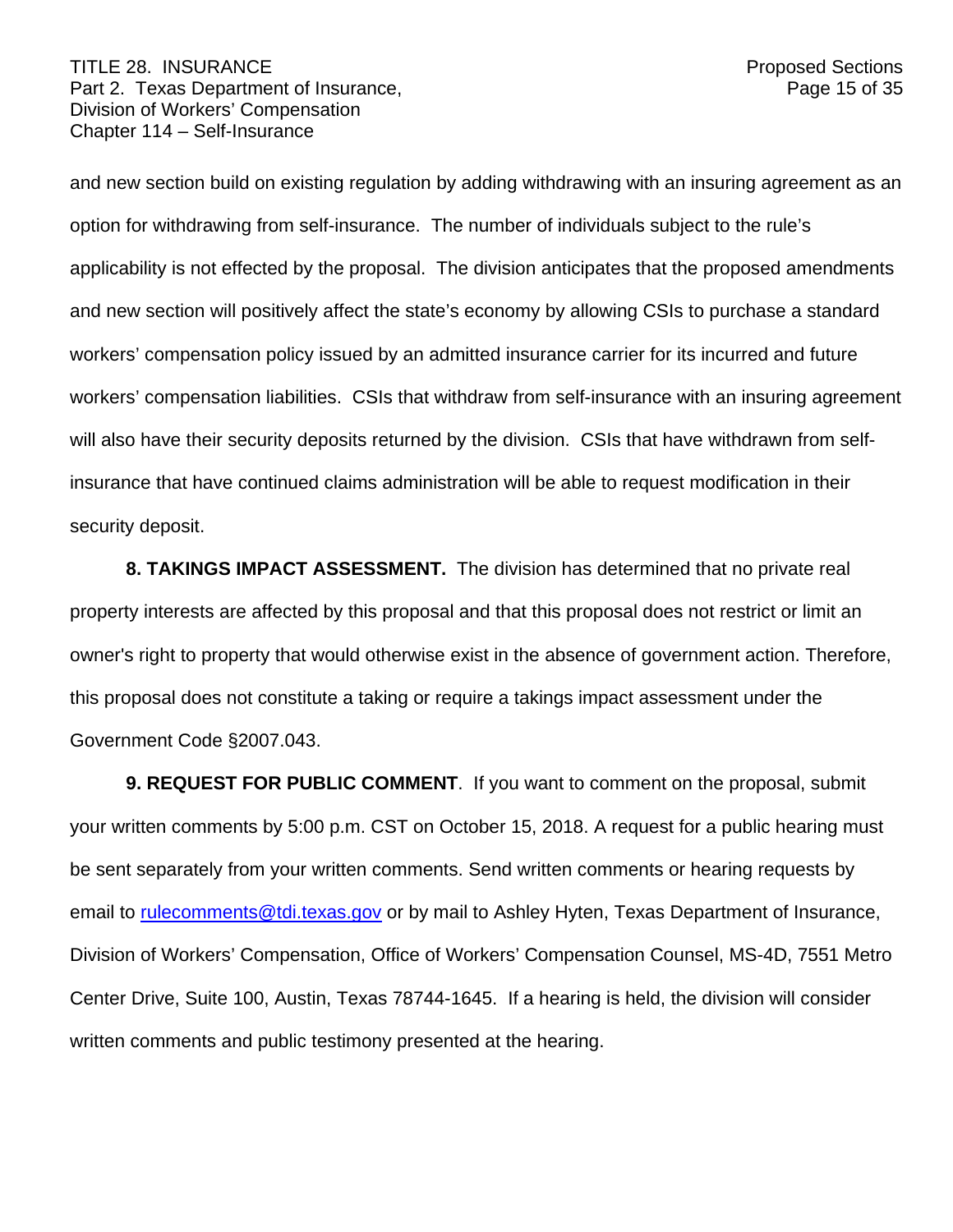**10. STATUTORY AUTHORITY**. The amendments and new sections are proposed under the authority of Labor Code §§401.011*,* 402.00111, 402.00116, 402.0215, 402.061, 407.045, 407.064, 407.065, and 415.025.

Labor Code §401.011 provides the definitions of terms used throughout Title 5 of the Labor Code including certified self-insured, commissioner, insurance carrier, and insurance company.

Labor Code §402.00111 requires the commissioner of workers' compensation to exercise all executive authority, including rulemaking authority, under Title 5 of the Labor Code.

Labor Code 402.00116 requires the commissioner to administer and enforce the Texas Workers' Compensation Act and other workers' compensation laws of this state and laws granting jurisdiction or applicable to the division or commissioner.

Labor Code §402.0215 states that references in Title 5 of the Labor Code to the divisions, including the division of self-insurance regulation of the former Texas Workers' Compensation Commission, means the Division of Workers' Compensation of the Texas Department of Insurance.

Labor Code §402.061 provides that the Commissioner of Workers' Compensation shall adopt rules as necessary for the implementation and enforcement of the Texas Workers' Compensation Act.

Labor Code §407.045(a) allows a certified self-insurer to withdraw from self-insurance with the approval of the commissioner provided the certified self-insurer has established an adequate program to for all incurred losses, including unreported losses for the period of time they operated as a certified self-insurer.

Labor Code §407.045(a-1) states that an Adequate Program includes one in which the certified self-insurer has insured or reinsured all workers' compensation obligations incurred while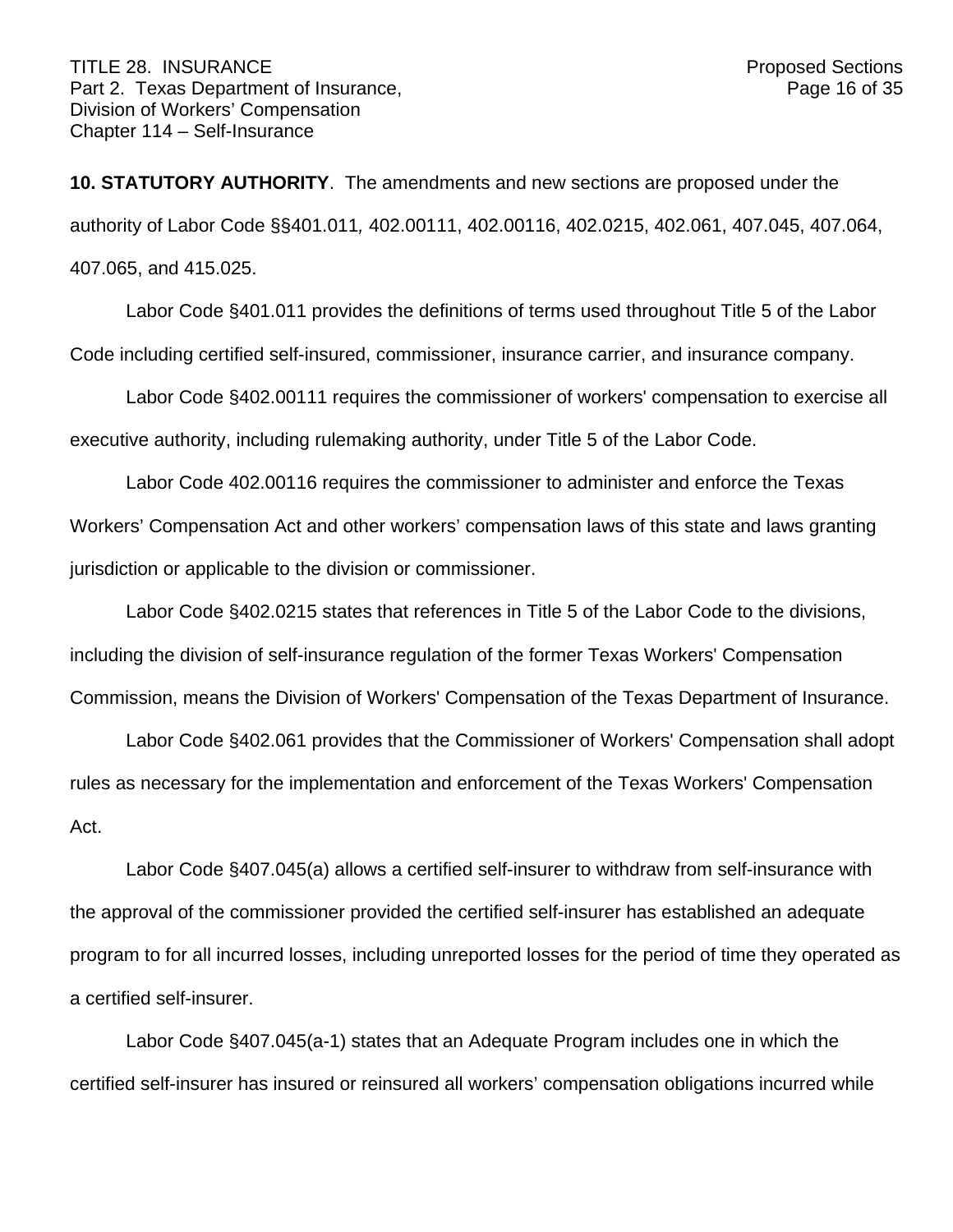acting as a certified self-insurer with an authorized insurer under an agreement filed with and approved in writing by the commissioner.

Labor Code §407.045(b) requires a certified self-insurer who withdraws from self-insurance to surrender the certificate of authority to self-insure to the division.

Labor Code §407.064(d) provides the minimum security deposit requirements for a certified self-insurer.

Labor Code §407.065 describes the security deposit requirements for certified self-insureds and states that the comptroller may accept securities for deposit or withdrawal only on the written order of the commissioner of workers' compensation.

Labor Code §415.025 provides that references in the Labor Code or in rules of the former Texas Workers' Compensation Commission or commissioner to a class of violation shall be construed as a reference to an administrative penalty.

**11. TEXT.**

# **§114.1. Purpose.**

(a) The provisions of this chapter are promulgated pursuant to Texas Labor Code, Chapter 407, to explain and enforce provisions related to the self-insuring of liability and to guarantee full and timely payment of compensation benefits by certified self-insurers.

(b) The provisions of this chapter apply to private employers in the State of Texas. They do not apply to the state or to political subdivisions, as made clear by Texas Labor Code §401.011(6).

(c) These rules provide guidance and requirements in addition to those requirements imposed by the Texas Workers' Compensation Act and other division[commission] rules.

## **§114.2. Definitions.**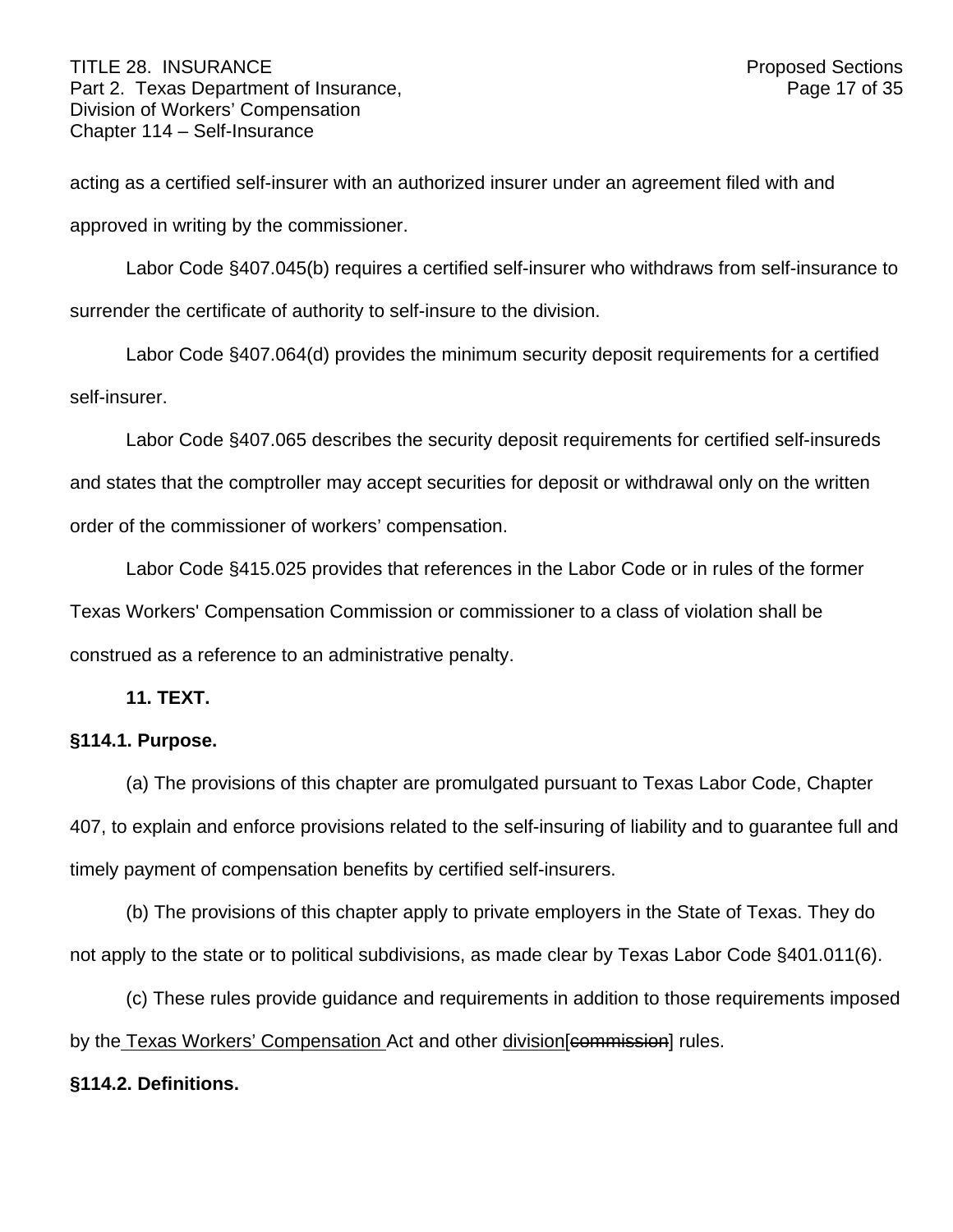(a) The following words and terms are defined in the Texas Labor Code §407.001, and are [so] used in this chapter:

(1) Association;

[(2) Director;]

(2)[(3)] Impaired employer;

(3)[(4)] Incurred liabilities for compensation; and

(4)[(5)] Qualified claims servicing contractor.

(b) The following words and terms, when used in this chapter, shall have the following meanings, unless the context clearly indicates otherwise:

(1) Applicant--an employer that applies for an initial certificate of authority to self-insure

or, once initially certified, any subsequent certificate of authority to self-insure.

(2) Certificate--A certificate of authority to self-insure issued by the

commissioner[commission] under Texas Labor Code §407.042, which entitles an employer to be a certified self-insurer and is valid only for the persons, firms, or corporations named on the certificate. For a certificate of authority to self-insure delivered, issued for delivery, or renewed on or after January 1, 1996, a sole proprietor, partner, or corporate executive officer of a business may be specifically excluded from coverage under [pursuant to] Texas Labor Code §406.097.

(3) Certified self-insurer--A private employer that has been granted a certificate of authority to self-insure for payment of compensation, either currently or for a prior period except if withdrawn with an insuring agreement under Labor Code §407.045(a-1).

(4) Claims Contractor--A qualified claims servicing contractor.

(5) Division--The Texas Department of Insurance, Division of [division of self-insurance regulation of the Workers' Compensation [Commission].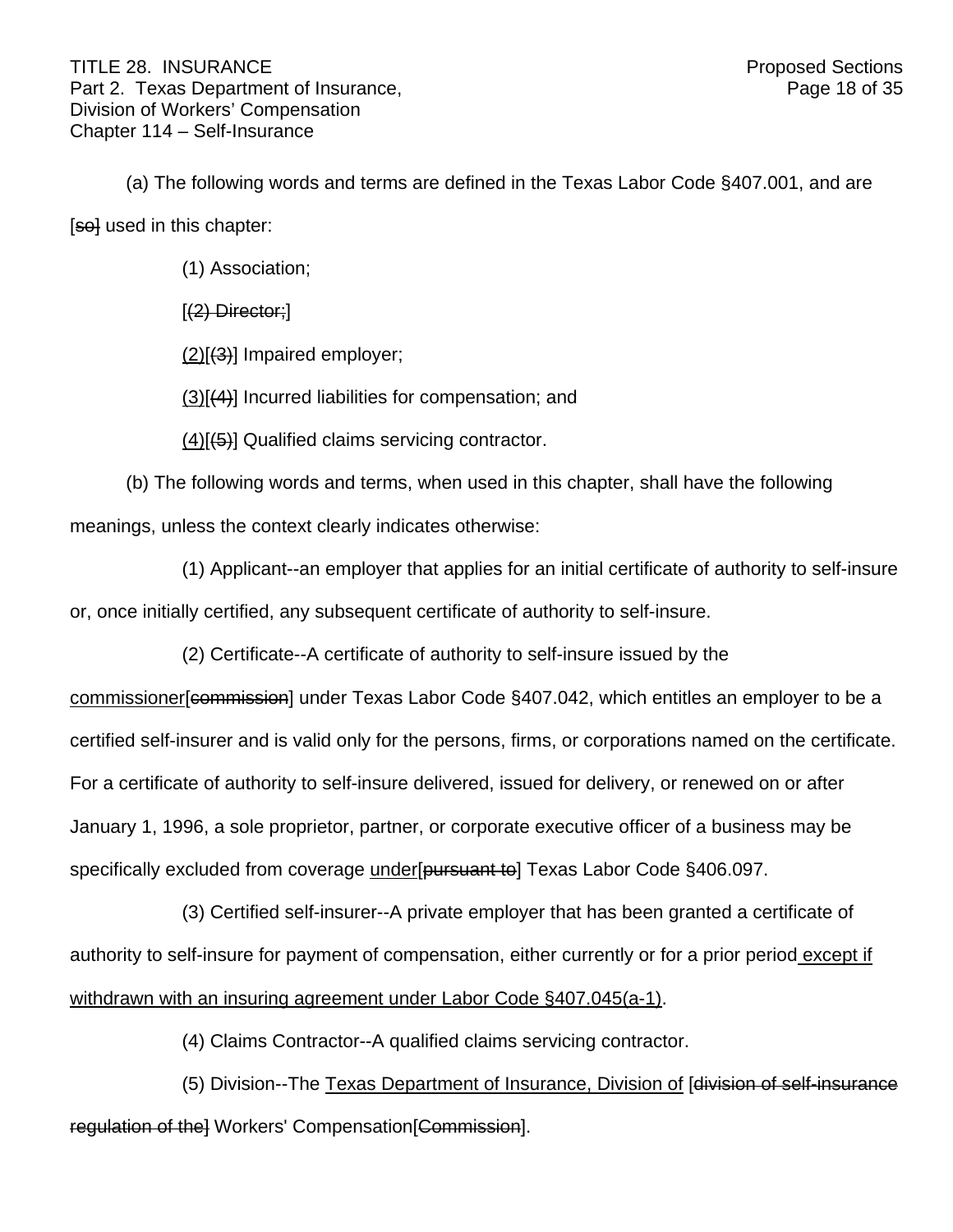(6) Excess Insurance--Insurance that an employer purchases to pay claim costs that exceed the employer's retention amount up to a specified limit.

(7) Retention--All payments that must be paid by a certified self-insurer before an excess insurance policy will respond to a loss for claims filed under the Workers' Compensation Act including[:] indemnity benefits, medical payments, death benefits, and all other related claims expenses not otherwise covered by insurance.

(8) Trust Fund--The Texas certified self-insurer guaranty trust fund created by the fee assessed by the Association for emergency payment of the compensation liabilities of an impaired employer.

## **§114.3. Application Form and Financial Information Requirements.**

(a) Employers shall submit an application by filing a completed and signed application in the form and manner prescribed by the commissioner [director] and must include:

(1) if required to file a Form 10-K by the U.S. Securities and Exchange Commission (SEC), the applicant's Form 10-K for the preceding three fiscal years; and

(2) the applicant's independently audited financial statements according to Generally Accepted Auditing Standards of the American Institute of Certified Public Accountants with the accompanying footnotes and the auditor's opinion for the preceding three fiscal years.

(b) Incomplete applications may be returned to the applicant.

(c) An incomplete application may be treated as voluntarily withdrawn if the applicant fails to respond to any request for information by the division diffector for more than 90 days from the date the request is deemed received by the applicant, as provided by division [commission] rule.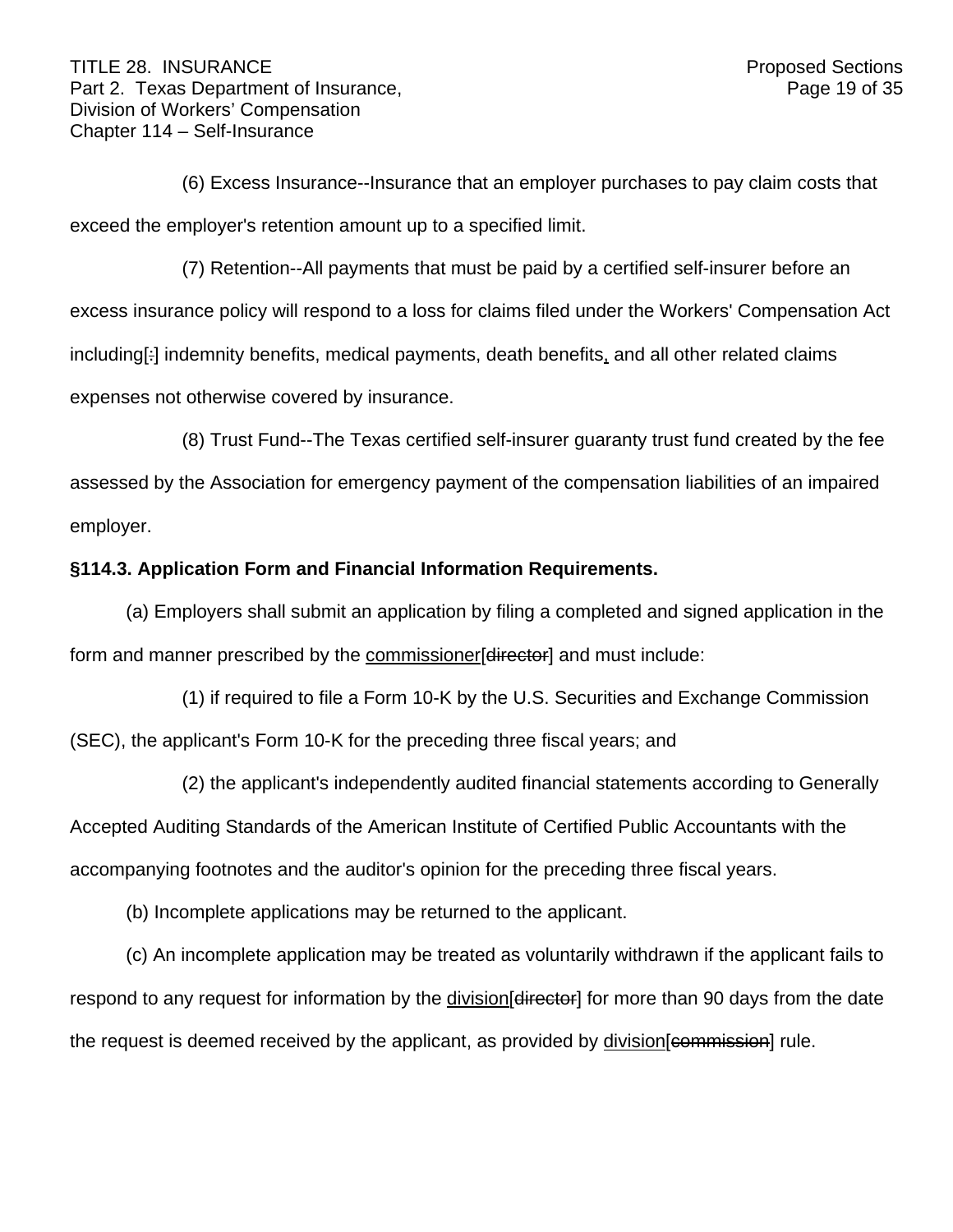(d) The sworn affidavit required on any self-insurance application or other document requiring a sworn affidavit also applies to all attachments, additions, and any subsequent amendments to those documents.

(e) If the financial statements under subsection  $(a)(2)$  of this section are dated more than six months prior to the date of the application, interim financial statements may be required.

(f) Applicants will be evaluated for stability and financial strength. Applicants shall provide information relevant to the factors specified in Texas Labor Code §407.061 and §407.062 and shall ensure that a credit or debt rating and an analysis of that rating have been prepared by one of the following:

(1) Dun & Bradstreet or other recognized credit reporting agency's ratings; or

(2) debt ratings from Standard & Poor's or Moody's.

(g) In addition to reviewing the information required in subsection (f) of this section, the commissioner[director] shall consider the applicant's:

- (1) liquidity ratio;
- (2) ratio of current assets to current liabilities;
- (3) ratio of tangible net worth to long-term debt;
- (4) ratio of tangible net worth to total liabilities;
- (5) cash flow;
- (6) working capital;
- (7) profitability; and
- (8) one of the following:
	- (A) Dun & Bradstreet or other recognized credit reporting agency's ratings; or
	- (B) debt ratings from Standard & Poor's or Moody's.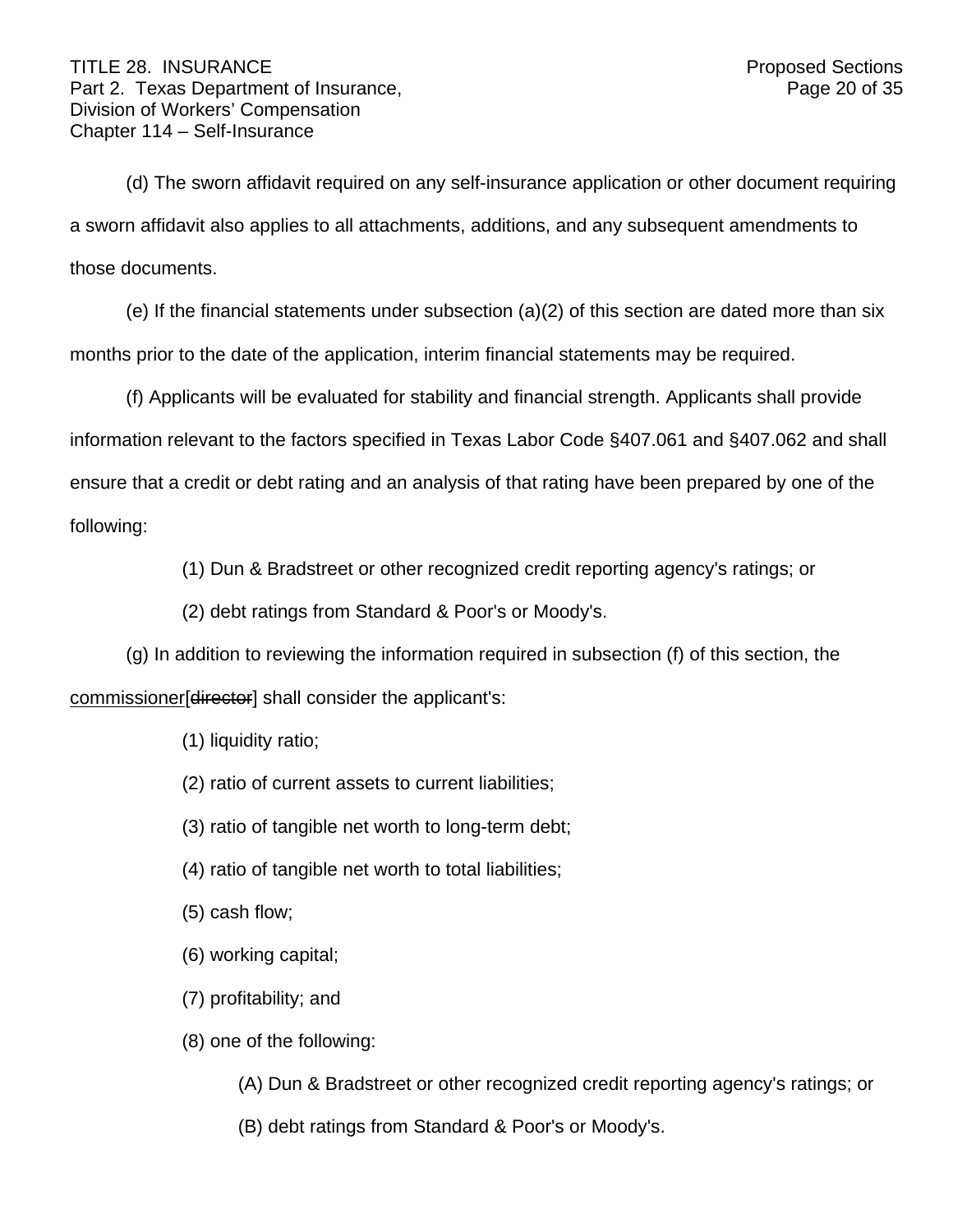## **§114.4. Security Deposit Requirements.**

(a) A security deposit shall be one or a combination of any of the following:

(1) surety bond. The surety bond must be issued by a company authorized to conduct such business in Texas and possess either a current A.M. Best rating of B+ or better or a Standard & Poor's rating of claims paying ability of A or better;

(2) cash, bonds or other evidence of indebtedness issued, assumed or guaranteed by the United States of America or the State of Texas. Any such securities shall be deposited with the Comptroller of Public Accounts pursuant to a trust agreement prescribed by the

# commissioner[director]; or

(3) irrevocable letter of credit issued by a Texas state chartered bank or a federally chartered bank with a branch office in Texas. The bank shall have a long-term debt rating of at least A or better in the current monthly edition of "Moody's Statistical Handbook" or a long-term investment grade rating of at least A or better in the current edition of "Global Ratings Handbook" prepared by Standard & Poor's Corporation. If the bank's rating subsequent to issuing the letter of credit falls below the acceptable rating, the certified self-insurer shall replace the letter of credit within 60 days with a new letter of credit issued by a bank with an acceptable rating.

(b) Bonds and irrevocable letters of credit must be in a form approved by the commissioner [director].

(c) A security deposit in the form of cash must be in United States currency.

(d) The amount of the security deposit shall in no case be less than the retention amount of the excess insurance required by the commissioner [director].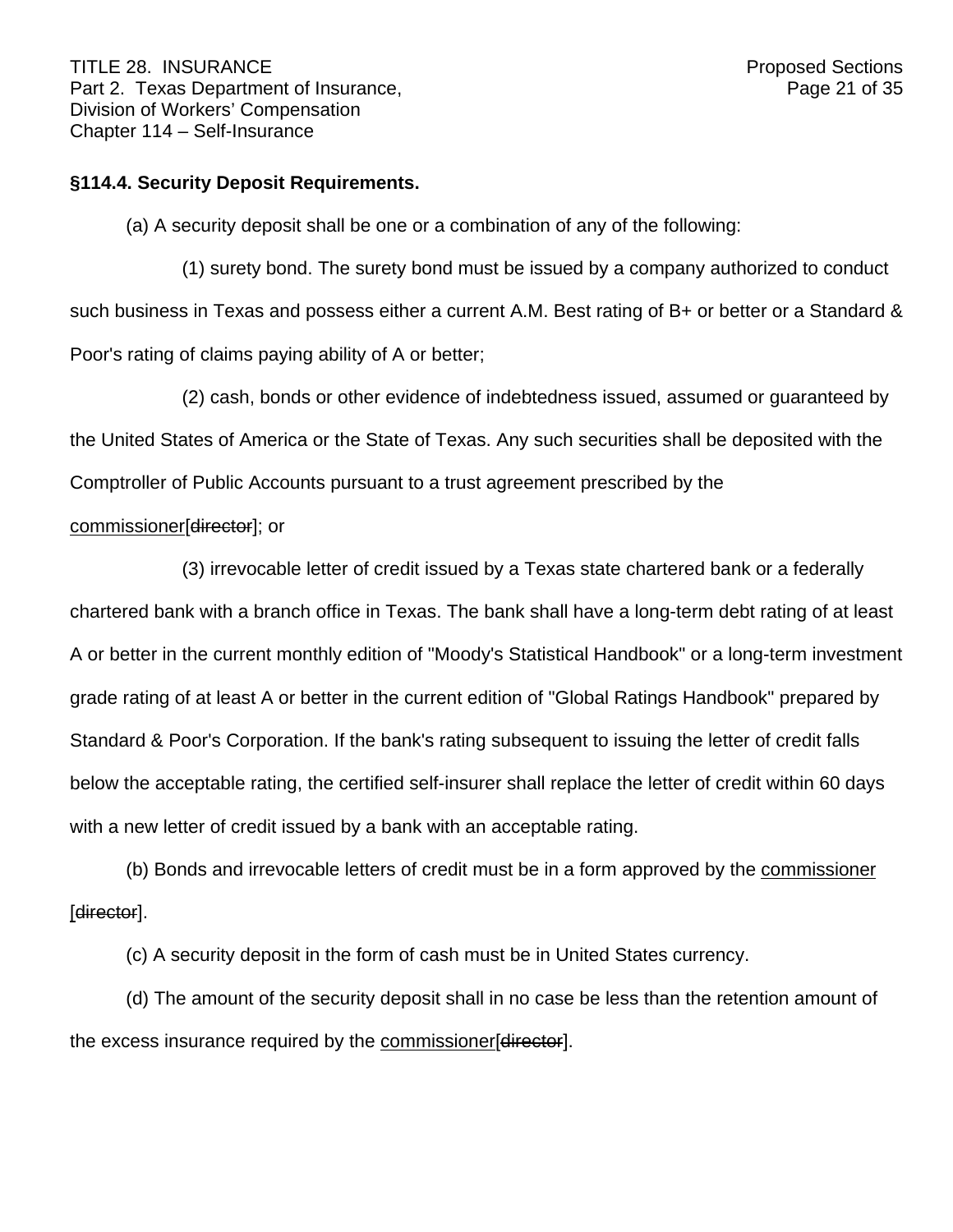(e) The commissioner[commission] will not issue a certificate before the guarantor of the security has submitted to the division [commission] a security deposit that meets the requirements of this section.

(f) The certified self-insurer shall notify the division[director] if the security bond or letter of credit no longer meets the requirements of subsection (a) of this section. This notice shall be provided in writing to the division [director] within 30 days of that change.

(g) The division  $\left[\frac{d}{dt}\right]$  may require a substitution of the security deposit in the event that the certified self-insurer's surety or guarantor no longer meets the requirements of subsection (a) of this section.

## **§114.5. Excess Insurance Requirements.**

(a) The upper limit of liability for a contract or policy of excess insurance shall be in the amount required by the commissioner [director]. The minimum amount the commissioner [director] may require is \$5 million per occurrence.

(b) A contract or policy of excess insurance must be issued by an insurance company authorized by the State of Texas to transact such business and shall include the following provisions:

(1) cancellation requires notice to the division[director] in the form and manner prescribed by the commissioner [director] at least 60 days before termination;

(2) non-renewal requires notice to the division[director], in the form and manner prescribed by the commissioner [director] at least 60 days before the end of the policy;

(3) the Association must be named as an additional insured on the excess policy and may assume the rights and responsibilities of the certified self-insurer under the policy when the certified self-insurer is declared to be impaired; and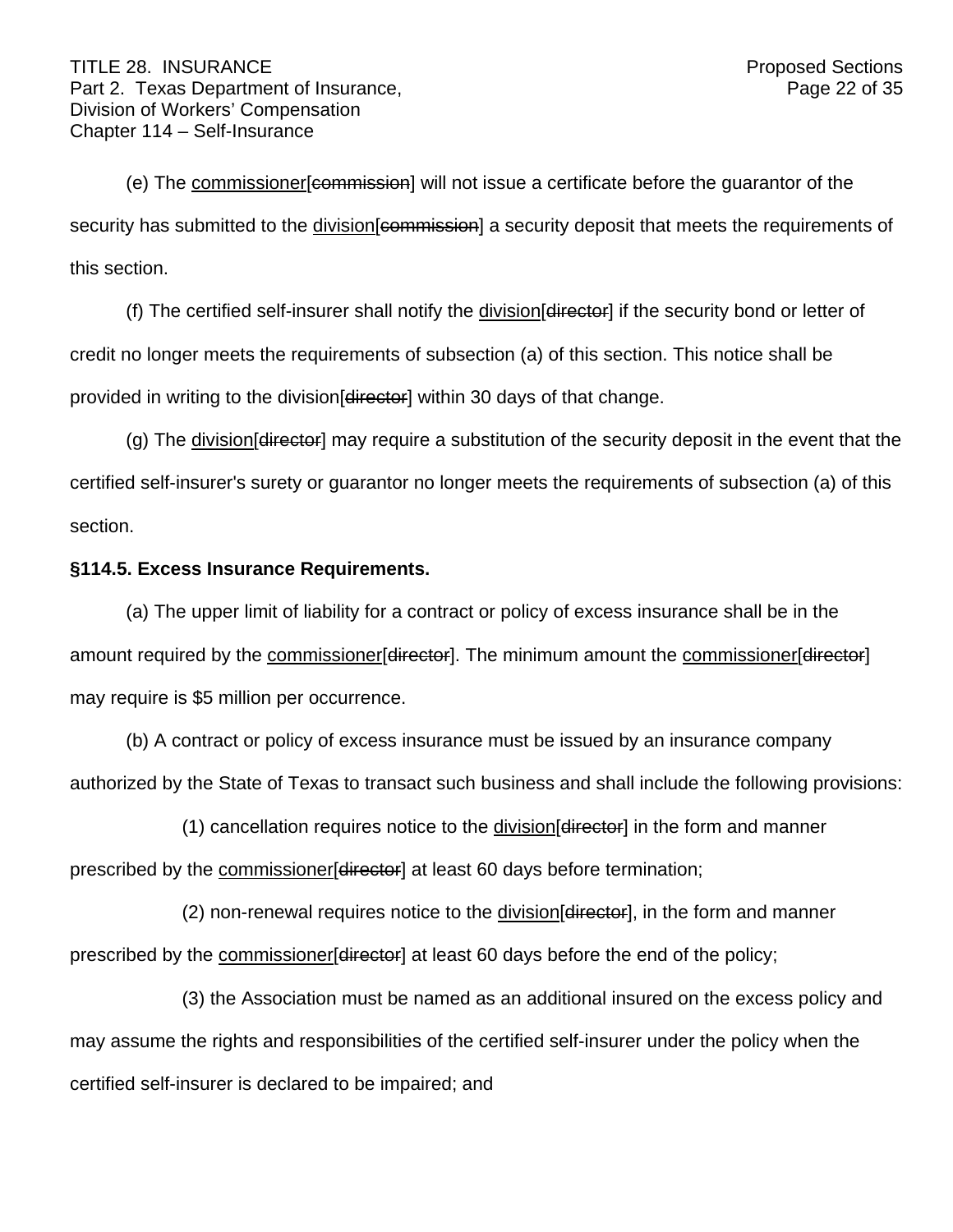(4) all of the following benefits to which the injured employee is entitled under the

Texas Workers' Compensation Act must be applied toward reaching the retention amount:

(A) payments made by the certified self-insured employer;

(B) payments due and owing by the certified self-insured employer;

(C) payments made on behalf of the certified self-insured employer by any form

of security as required by the Act or division [commission] rules; and

(D) payments made by the Association pursuant to Texas Labor Code §407.121

and §407.127.

(c) The commissioner[commission] will not issue a certificate before the excess insurance carrier has submitted to the division [commission] evidence of a qualifying excess insurance policy that meets the requirements of this section.

(d) The certified self-insurer who elects to cancel or chooses not to renew a policy of excess insurance shall notify the division [directer] 60 days prior to the cancellation or termination in the form and manner prescribed by the commissioner[director].

## **§114.6. Safety Program Requirements.**

To qualify as an effective safety program under Texas Labor Code §407.061(d), an applicant's safety program must include the following components at a minimum:

(1) A management component that includes:

(A) a clearly written safety policy distributed to all employees;

(B) a written assignment of safety responsibilities and delegation of authority

which includes oversight of implementation of the safety program and the authority to communicate directly with the employer's top management regarding health and safety issues;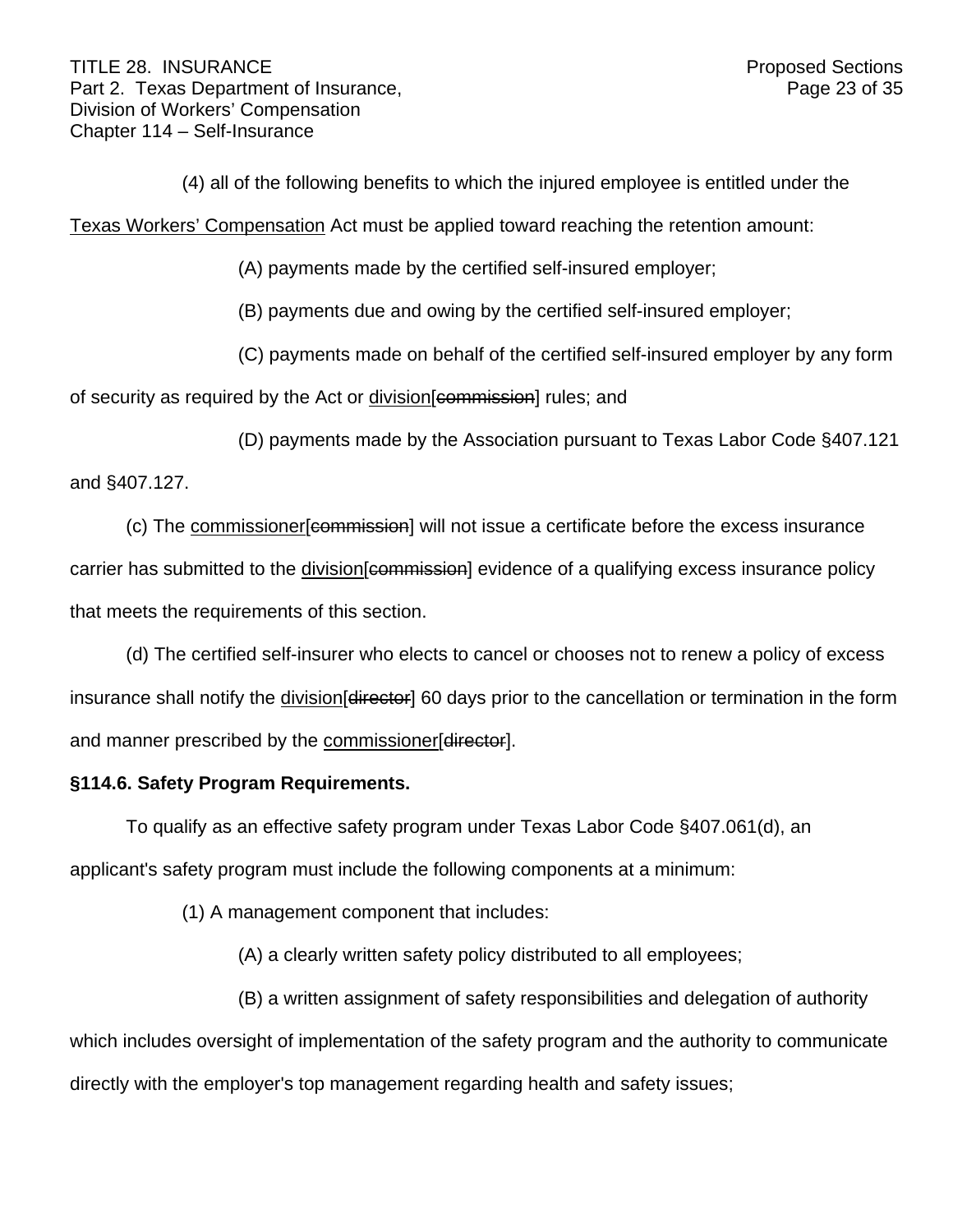(C) a method of receiving, evaluating, and responding to employee input

regarding workplace health and safety; and

(D) a process to ensure review and revision of the safety program when

changes in processes, procedures, operations, or equipment are implemented or anticipated, to

ensure continued effectiveness of the safety program.

(2) An analysis component that:

(A) facilitates the recognition of injury and illness trends, and

(B) facilitates the focus of corrective action on identified trends.

(3) A records component that requires documentation of:

(A) analysis results and any consequent improvement effort or corrective action;

(B) safety-related employee training, including the training topic and date

## trained;

(C) internal or[and/or] external safety audits or inspections of facilities,

equipment, practices, and procedures;

(D) accident investigations;

(E) safety committee meeting minutes, if such a committee is present in the

workplace; and

(F) any other safety-related records deemed appropriate by the applicant.

(4) A safety-training component that provides employees with initial and recurring

training on all topics required to perform assigned duties safely.

(5) An audit or inspection[audit/inspection] component that requires:

(A) periodic inspections of facilities, equipment, and safety-related practices and

procedures; and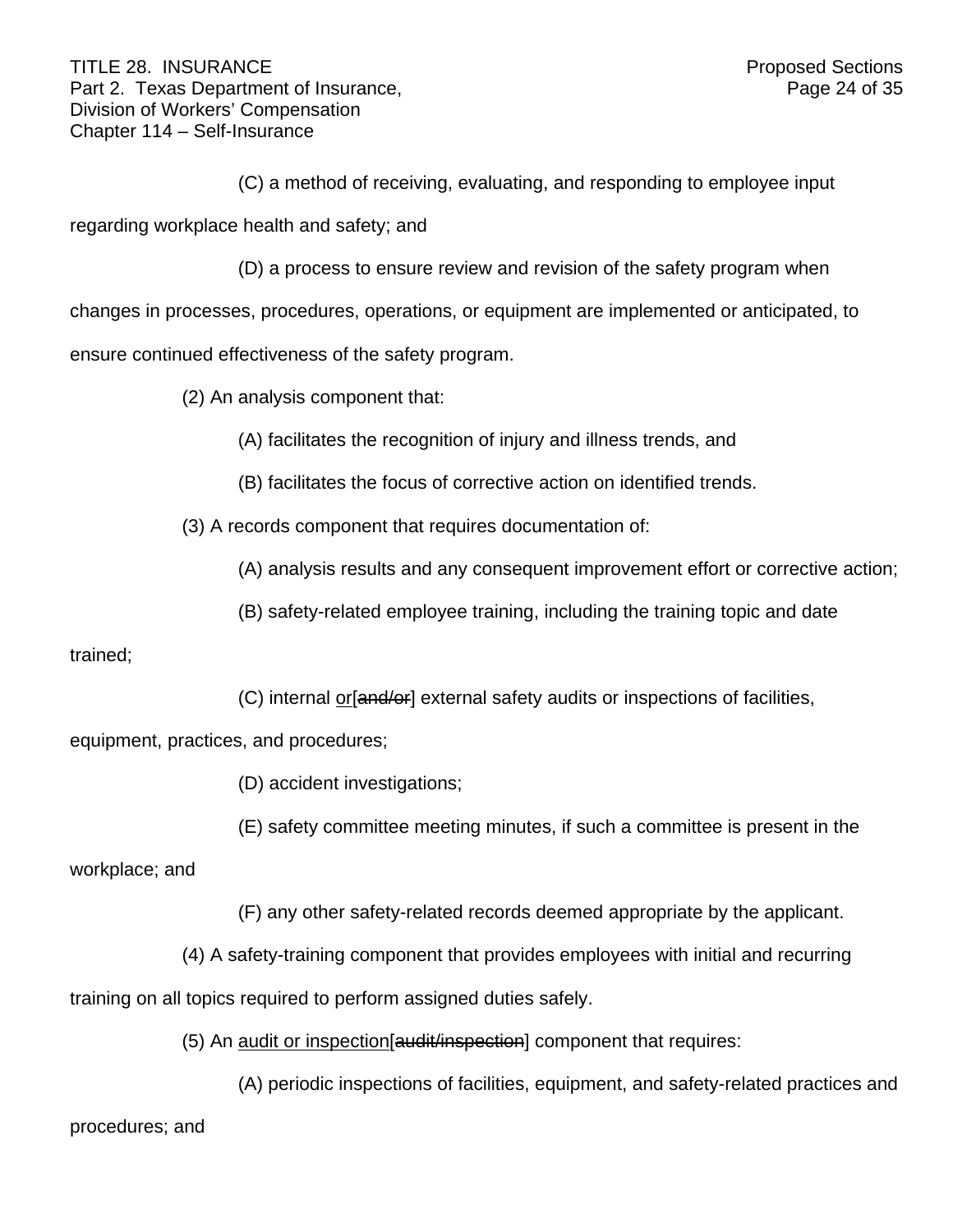(B) periodic evaluation and monitoring of industrial hygiene exposures.

(6) An accident investigation component that focuses on the identification and

mitigation of causal factors.

## **§114.7. Certification Process.**

(a) The division [director] shall request review and approval of the Association by forwarding a summary of the relevant application information after the division differetor deems the application complete and finds the applicant's financial information required under §114.3 of this title (relating to Application Form and Financial Information Requirements) reflects one of the following qualifying financial ratings:

(1) Dun & Bradstreet rating of 3A1 or better;

(2) Standard & Poor's rating of BBB or better;

(3) Moody's rating of Baa or better; or

(4) minimum tangible net worth of \$5 million with a ratio of tangible net worth to longterm debt of 1.5 to one or greater.

(b) The division [director] may audit information supplied by an employer applying for a certificate.

(c) The division[director] shall recommend an applicant for certification only with approval of the application by the Association. Failure of the Association to respond within 120 days after the Association's receipt of the information provided for in subsection (a) of this section will be deemed as the Association's approval of an applicant to be a certified self-insurer.

(d) Within a reasonable time after approval by the Association of a completed application, the division[director] will recommend to the commissioner[commission] approval or denial of the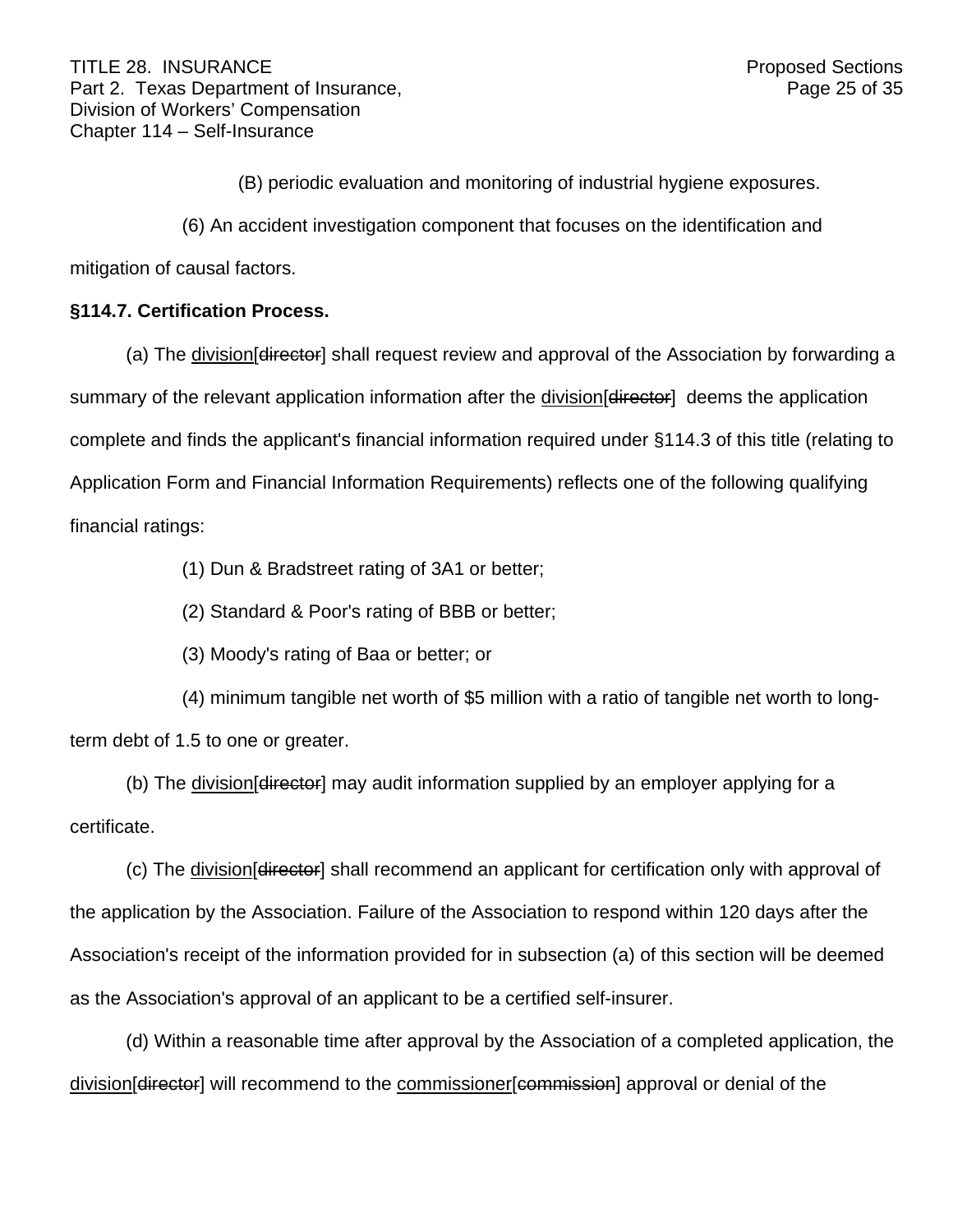application at a public meeting for self-insurance business (generally quarterly) that follows the completion of an application and the approval process described in subsection (c) of this section.

# **§114.8. Refusal to Certify an Employer.**

(a) When the commissioner determines [commissioners determine] an application should be

denied, the applicant will be notified of the following:

(1) the specific reasons for the denial;

- (2) the specific conditions, if any, the applicant must meet to become certified;
- (3) that the applicant has a 30-day period from the date the applicant receives the

notice to meet the conditions required or provide compelling information to the division [commission] to rebut the reasons for denial; and

(4) the form and format required to notify the division[commission] of the actions taken

by the applicant to overcome the denial.

(b) The notice described in subsection (a) of this section shall be:

- (1) in writing; and
- (2) sent to the contact person, return receipt requested.

(c) The denial becomes final on the 31st day after the applicant receives the notice of denial if the applicant has not responded.

(d) When the applicant timely responds to the denial, the commissioner[commissioners] may grant or deny the application by majority votel within 130 days after the applicant received the notice of denial, and such action shall be final immediately. If the commissioner [commission] fails to take action within 130 days after the applicant received the notice of denial, the denial becomes final on the 131st day.

## **§114.9. Required Safety Program Inspections**.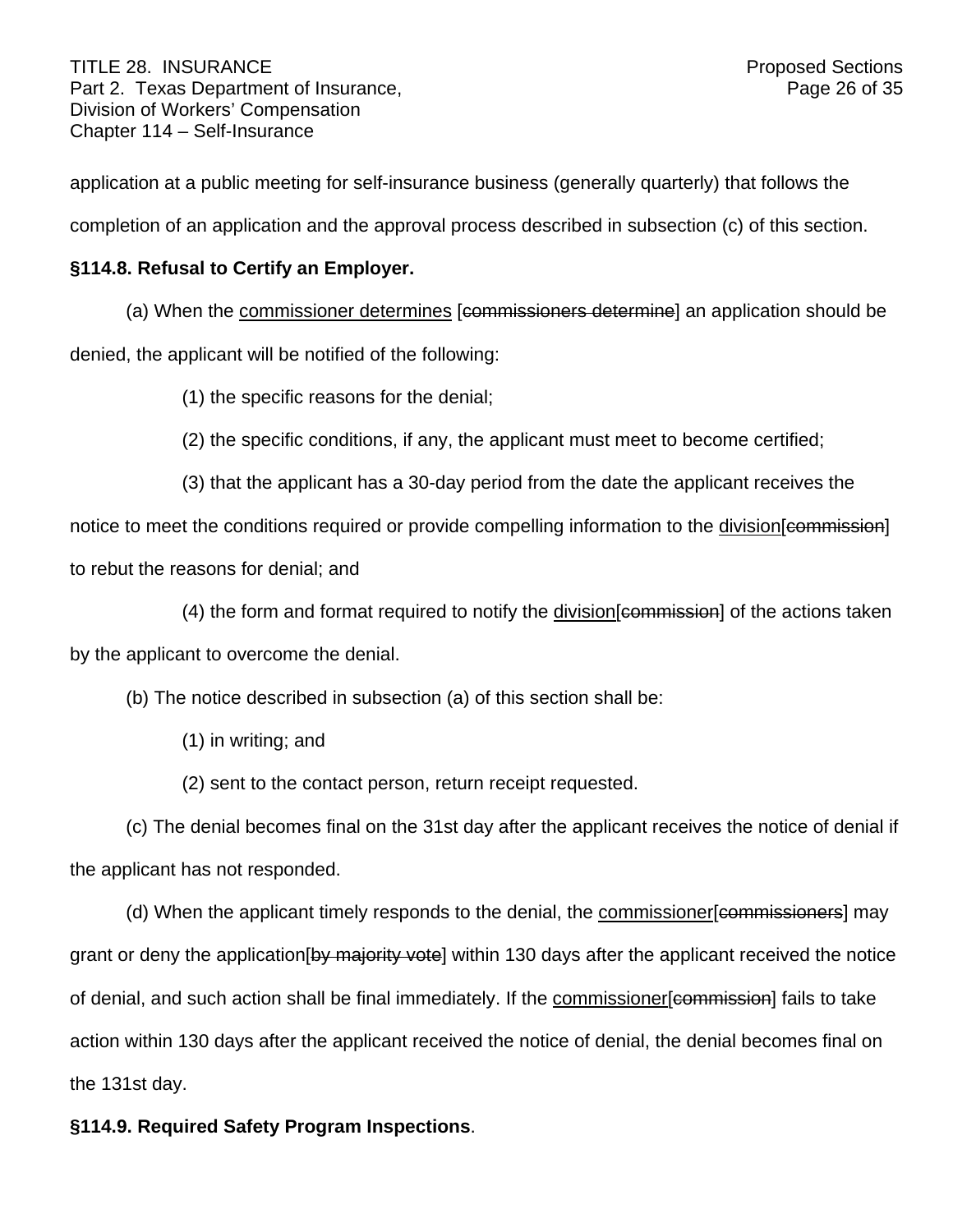(a) An employer seeking to obtain a certificate shall have its safety program reviewed or[and/or] inspected by the division[commission] before the issuance of its initial certificate and thereafter, as appropriate, to demonstrate the existence of an effective safety program for each location.

(b) To facilitate the review or inspection process, the employer shall provide the division [commission] with access to all of the documents related to its safety program and its workers' compensation claims and shall permit the inspection of any of its work sites during working hours. Unreasonable refusal to provide access to the required information or facilities may be considered as:

(1) submission of an incomplete application or grounds for revocation of a certificate;

and

(2) an<sup>[a</sup> Class A] administrative penalty<sup>[</sup>violation] with each day of noncompliance constituting a separate violation.

(c) Unless significant deficiencies are noted in a safety program review or inspection, the division[commission] is not required to issue a review or inspection report.

## **§114.10. Claims Contractor Requirements**.

(a) Claims administration must be performed by an adjuster licensed in Texas to handle workers' compensation claims.

(b) Each proposed contract to provide claims services to a certified self-insurer must be approved by the division [director] prior to recommending approval of an application to self-insure or, if a certified self-insurer is changing from one claims contractor to another, prior to the effective date of the new contract.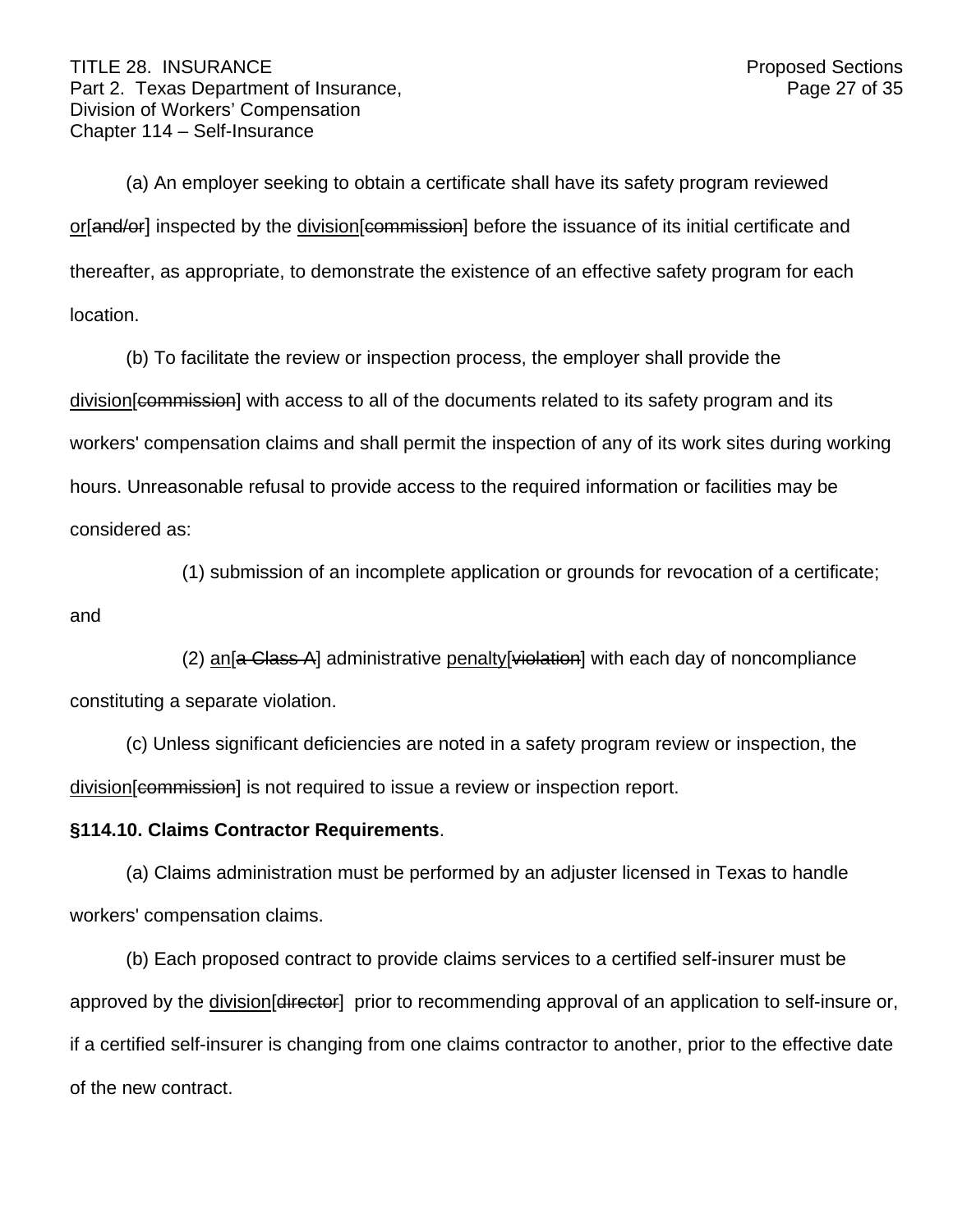(c) An applicant must ensure that a current signed claims administration contract remain on file with the division at all times.

(d) The claims contractor must promptly investigate each reportable injury and either pay benefits or controvert, as required by the Texas Workers' Compensation Act and division[commission] rules.

## **§114.11. Audit Program.**

(a) The division [director] shall audit certified self-insurers as frequently as necessary to assure compliance with the Texas Workers' Compensation Act and division [commission] rules, but shall audit each certified self-insurer at least once every three years.

(b) An audit may include, but not be limited to:

(1) any representation made on an application or in an annual report required by

§114.15(b) of this title (relating to Revocation of Certificate of Authority to Self-Insure);

(2) payroll and classification;

(3) loss history;

(4) claims administration;

(5) loss reserves;

(6) interviews of the certified self-insurer, its agents, or employees regarding any

matter within their knowledge and pertaining to the obligations of the certified self-insurer under the

Act or division[commission] rules; and

(7) any other issue deemed appropriate by the division[director].

(c) A written report shall be provided to the certified self-insurer within 30 days after the audit is completed.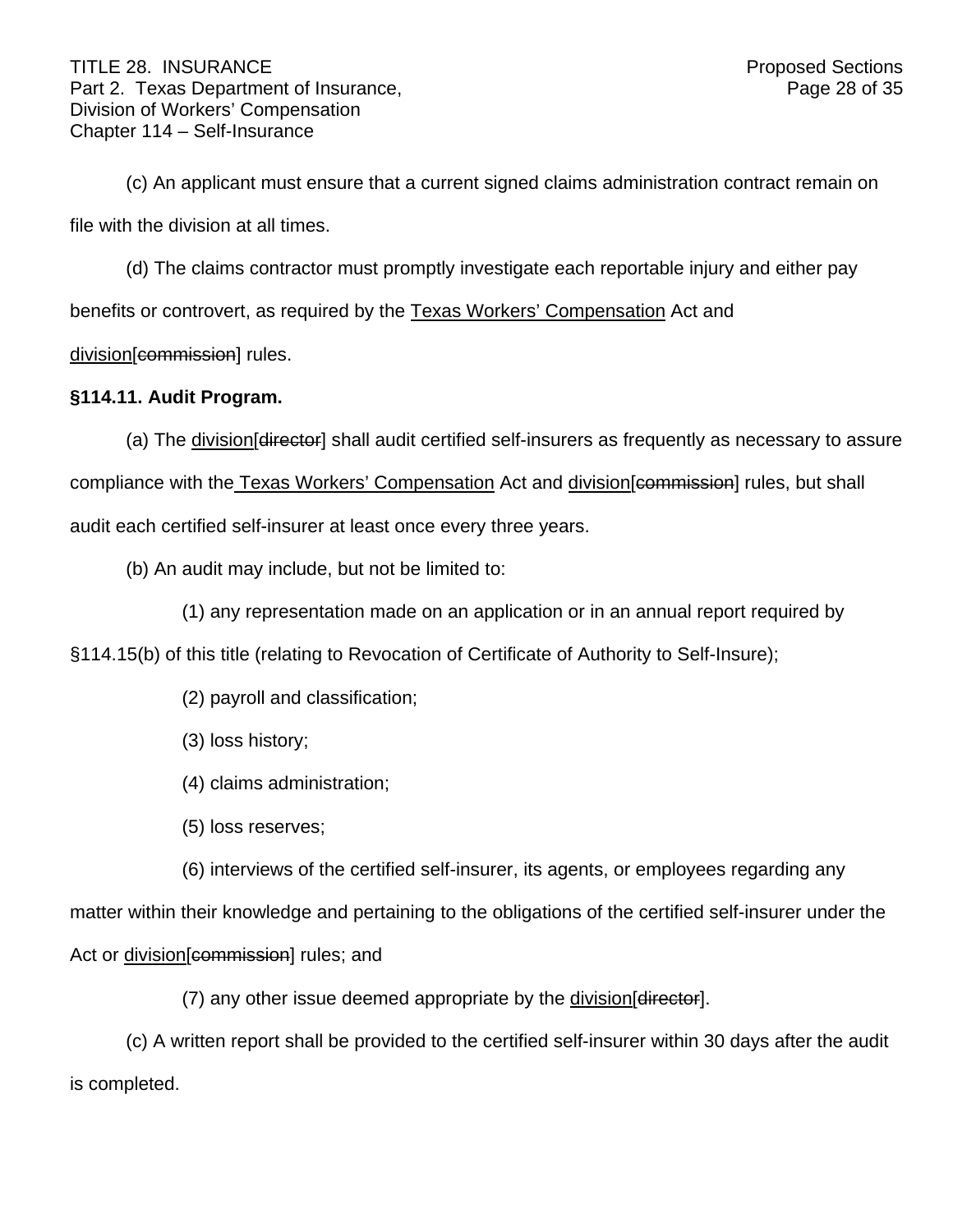(d) A certified self-insurer's unreasonable refusal to make the required information available constitutes:

(1) grounds for revocation of the certificate; and

(2) a Class A administrative violation, with each day of noncompliance constituting a

separate violation.

## **§114.12. Required Reporting.**

(a) Each certified self-insurer shall file with the division an annual application or, if required by

§114.15(b) of this title (relating to Revocation of Certificate of Authority to Self-Insure), an annual report, according to a schedule established by the division [director]. The division [director] may [, in his or her discretion, require an annual application or annual report to include the following:

(1) claims information, such as loss run information, in the form and manner prescribed by the commissioner[director];

(2) an information report, in the manner prescribed by the commissioner [director], that includes an analysis of accident trends which:

- (A) identifies losses by location, occupation, or job function; and
- (B) provides an analysis of those losses based on:
	- (i) nature, source, and severity of the injury;
	- (ii) cause of the injury;
	- (iii) parts of the body affected;
	- (iv) equipment involved in the injury;
	- (v) number of injuries and fatalities other than occupational diseases; and
	- (vi) identification of the number of occupational diseases;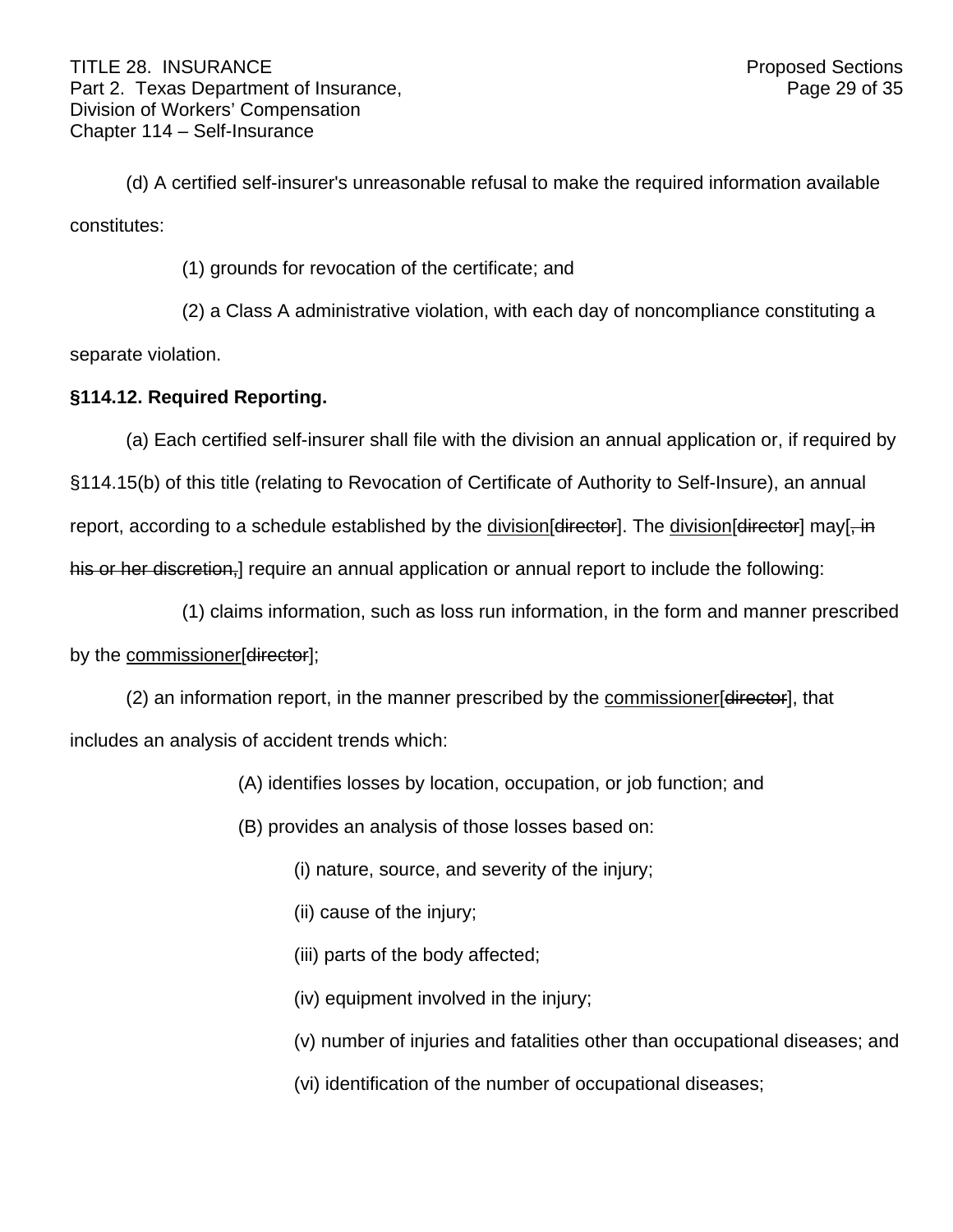(3) independently audited financial statements according to Generally Accepted Auditing Standards of the American Institute of Certified Public Accountants; and

(4) any substantive policy or procedure changes in the certified self-insurer's safety program.

(b) If any of the information required by this section is more than six months old, it may be considered incomplete and the division [director] may require the certified self-insurer to provide updated information.

(c) An application, annual report required by §114.15(b) of this title (relating to Revocation of Certificate of Authority to Self-Insure), or other designated document will not be complete until all parts of the document, including all required attachments and any required updates, are filed.

## **§114.13. Required Notices to the Division[Director**]**.**

(a) A certified self-insurer that amends its charter, articles of incorporation, or partnership agreement to change its identity or business structure, or in any other manner materially alters its status as it existed at the time of issuance of its certificate shall, within 30 days after the amendment or other action, notify the division [director] of such action in the form and manner prescribed by the commissioner [director] and provide the division [director] with a copy of such amendment or other action.

(b) A certified self-insurer that ceases doing business entirely, ceases doing business in Texas, or disposes of, by sale or otherwise, the controlling interest of the business for which the certificate was issued, shall immediately notify the division [director] in the form and manner prescribed by the commissioner [director] of such action and the division [director will notify the Commissioners who] will act on the notice pursuant to Texas Labor Code, §407.045.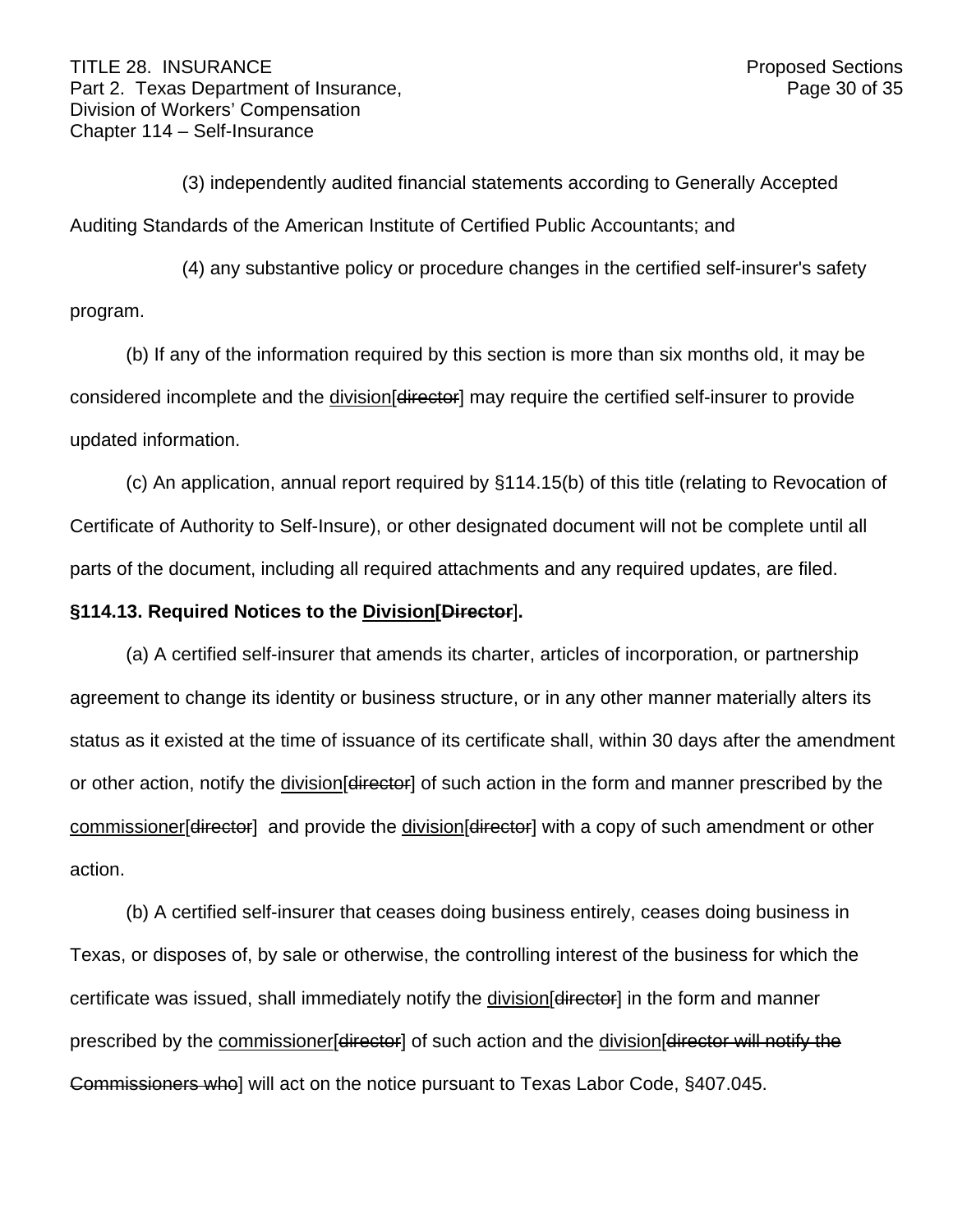(c) A certified self-insurer shall give notice to the division[director] in the form and manner prescribed by the commissioner [director] of any change in contact person within 10 working days of this change. The notice shall include the name, title, office address, and telephone number, facsimile number and e-mail address of the new contact person.

(d) A certified self-insurer shall give notice to the division [director] in the form and manner prescribed by the commissioner [director] at least 30 days prior to any change in the claims contractor. The notice shall include the name, title, office address, and telephone number, facsimile number and e-mail address of the person or persons appointed to administer both the existing cases and the new cases and the location or locations of records required to be kept and maintained pursuant to Texas Labor Code, §407.082.

(e) A certified self-insurer shall notify the division diffector in the form and manner prescribed by the commissioner [director] of any change or expected change which will significantly alter the liability or solvency of the certified self-insurer within 30 days of the certified self-insurer's knowledge of the change.

(f) For purposes of §406.006 of the Texas Labor Code, coverage takes effect upon approval by the commissioner. Approval [director and the director shall notify the Commission within 10 days of the approval]. [This notification] by the commissioner[director] fulfills the certified self-insurer's requirement to file notice of coverage and claim administration contact information as required by §406.006.

## **§114.14. Impaired Employer.**

If a certified self-insurer becomes an impaired employer, the commissioner [director] shall protect the employees of such employer by promptly:

(1) calling the security deposit and placing the funds in an account for the impaired employer;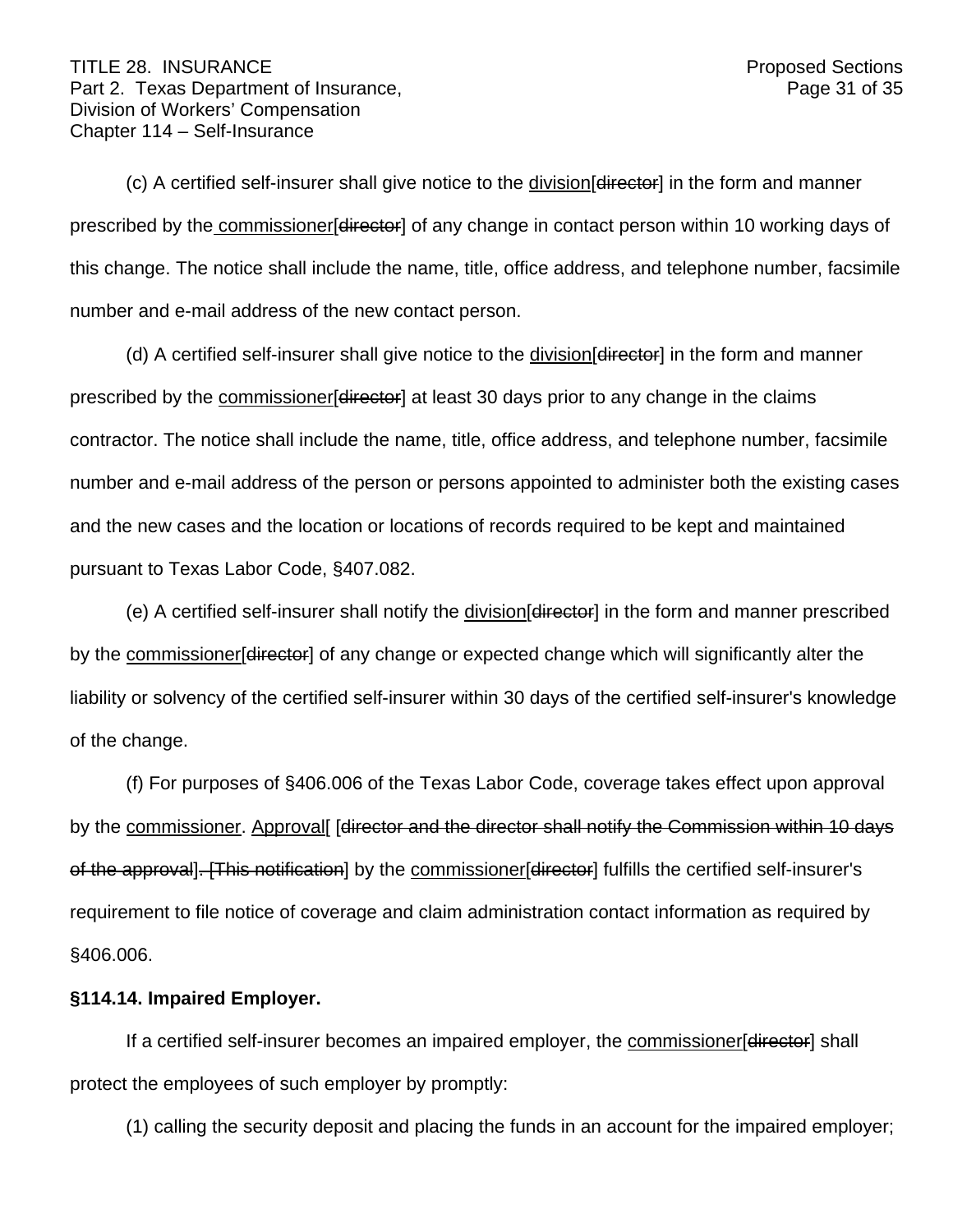(2) notifying the Association or other entity designated by the commissioner[commission] to assume the liabilities of the impaired employer; to begin paying, pursuant to Texas Labor Code §407.127, benefits out of the impaired employer's account; and, if necessary, to notify the Association to begin paying benefits out of its trust fund; and

(3) estimating the amount of any additional funds needed to supplement the security deposit and available assets of the impaired employer and advise the Association of the amount the Association will need to assess each certified self-insurer to cover the estimated liabilities once the impaired employer's security account has been expended.

# **§114.15. Revocation or Suspension of Certificate of Authority to [To] Self-Insure.**

(a) The commissioner [commission] may revoke the certificate of a certified self-insurer who

fails to comply with requirements or conditions established by Chapter 407 of the Texas Labor Code or any rule within Chapter 114 of this title (regarding Self-Insurance), including:

(1) failure to maintain financial strength;

(2) failure to implement and maintain an effective safety program;

(3) failure to maintain acceptable claim services;

(4) failure to obtain and maintain the required security deposit;

(5) failure to obtain and maintain excess insurance as required by the

commissioner[director];

(6) failure to file any required information under §114.12 of this title (relating to Required Reporting);

(7) unreasonable refusal to make information available as required under §114.11 of this title (relating to Audit Program);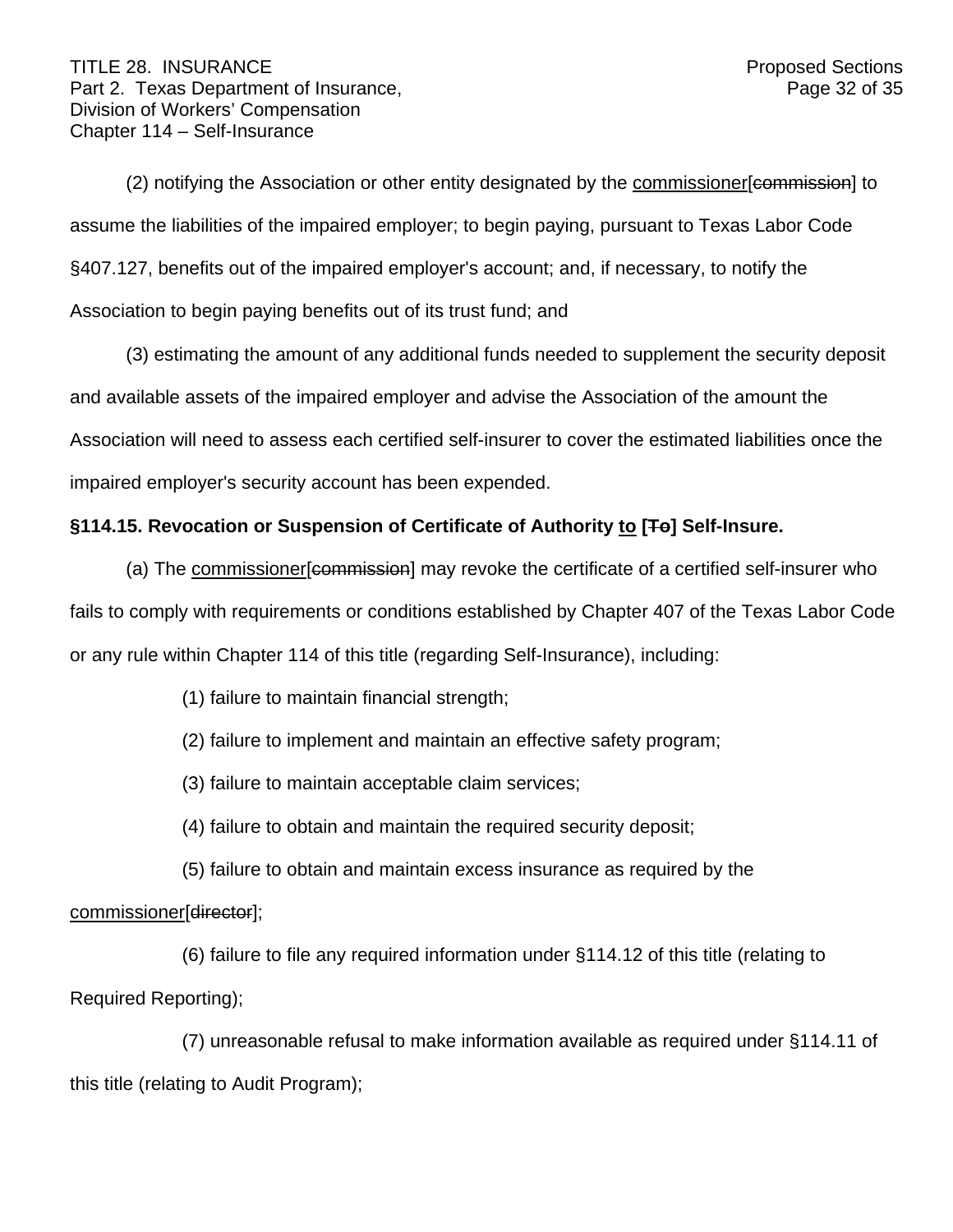(8) failure to provide notice as required in §114.13 of this title (relating to Required Notices to the division [Director]); or

(9) failure to comply with any provision of the Texas Workers' Compensation Act or with any division[commission] rule.

(b) The commissioner [commission] may suspend or revoke the certificate of a certified selfinsurer due to the certified self-insurer's failure to pay an assessment as required by Texas Labor Code §407.124(b) and §407.125.

(c) A certified self-insurer whose certificate has been revoked, suspended, withdrawn, or denied must file an annual report, in the form and manner prescribed by the commissioner[director].

(d) Pursuant to Texas Labor Code §§407.046, 407.047, and 407.082, the division[director] shall continue to audit the claims of any certified self-insurer whose certificate has been revoked, suspended, withdrawn, or denied.

(e) Prior to revoking a certificate, the commissioner eommission shall refer the matter to the State Office of Administrative Hearings, which shall hold a hearing to determine if the certificate should be revoked.

## **§114.16 Withdrawal from Self-Insurance**

(a) Insuring agreements under Labor Code §407.045(a-1) filed for the commissioner's approval as a part of an adequate program to withdraw from self-insurance must meet the following criteria:

(1) The form of an insuring agreement must be that of a standard workers' compensation policy providing statutory limits with an approved company specific endorsement under Texas Insurance Code §2052.002(b) providing coverage for all open, reopened, and incurred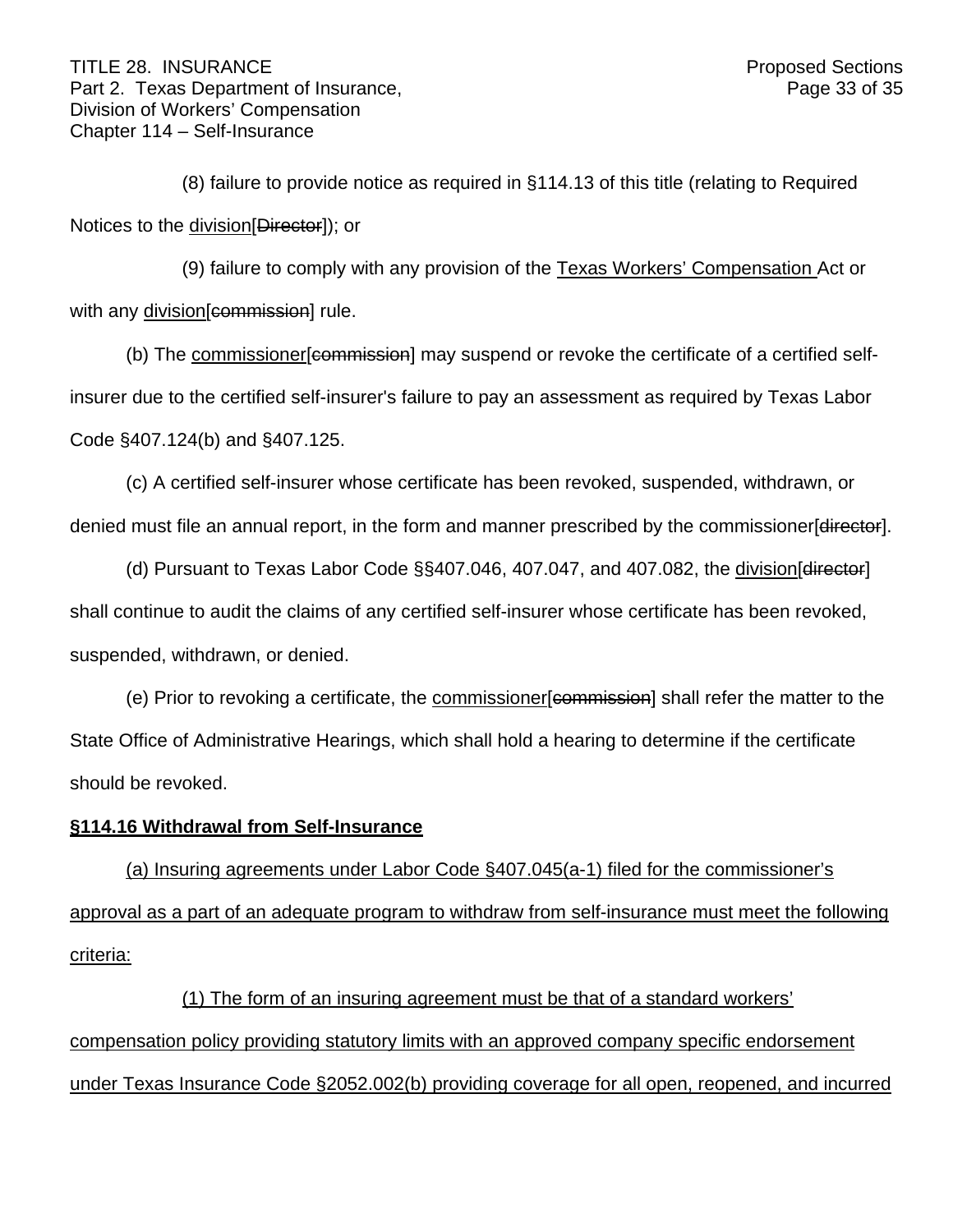but not reported claims against the self-insured employer for the entire period of time it operated as a certified self-insurer.

(2) The insurance policy must be issued by an insurance company as defined by Texas Labor Code §401.011(28) that has not been determined to be in hazardous financial condition by the commissioner of insurance pursuant to Chapter 8 of this title (relating to Hazardous Condition).

(3) The policy period must be retrospective providing coverage for the entire period of

time the employer operated as a certified self-insurer.

(4) The policy as endorsed must be noncancelable by either the insurance company or the certified self-insured employer for any reason.

(5) The insurance company issuing an insuring agreement that covers all the workers' compensation liabilities of a certified self-insurer becomes the workers' compensation insurance carrier for the liabilities covered for all purposes of the Texas Workers' Compensation Act and division rules.

(b) Withdrawals from self-insurance must comply with all applicable statutes and all applicable rules promulgated by the commissioner of insurance and the commissioner of workers' compensation.

(c) Notwithstanding the security deposit requirements in §114.4 of this title (relating to Security Deposit Requirements), the commissioner may review and approve modifications to previously approved withdrawals from self-insurance, including modifications to security deposit requirements.

(d) The commissioner retains discretionary authority to approve, disapprove, or require modification of any proposed program for withdrawal from self-insurance presented by a certified self-insurer.